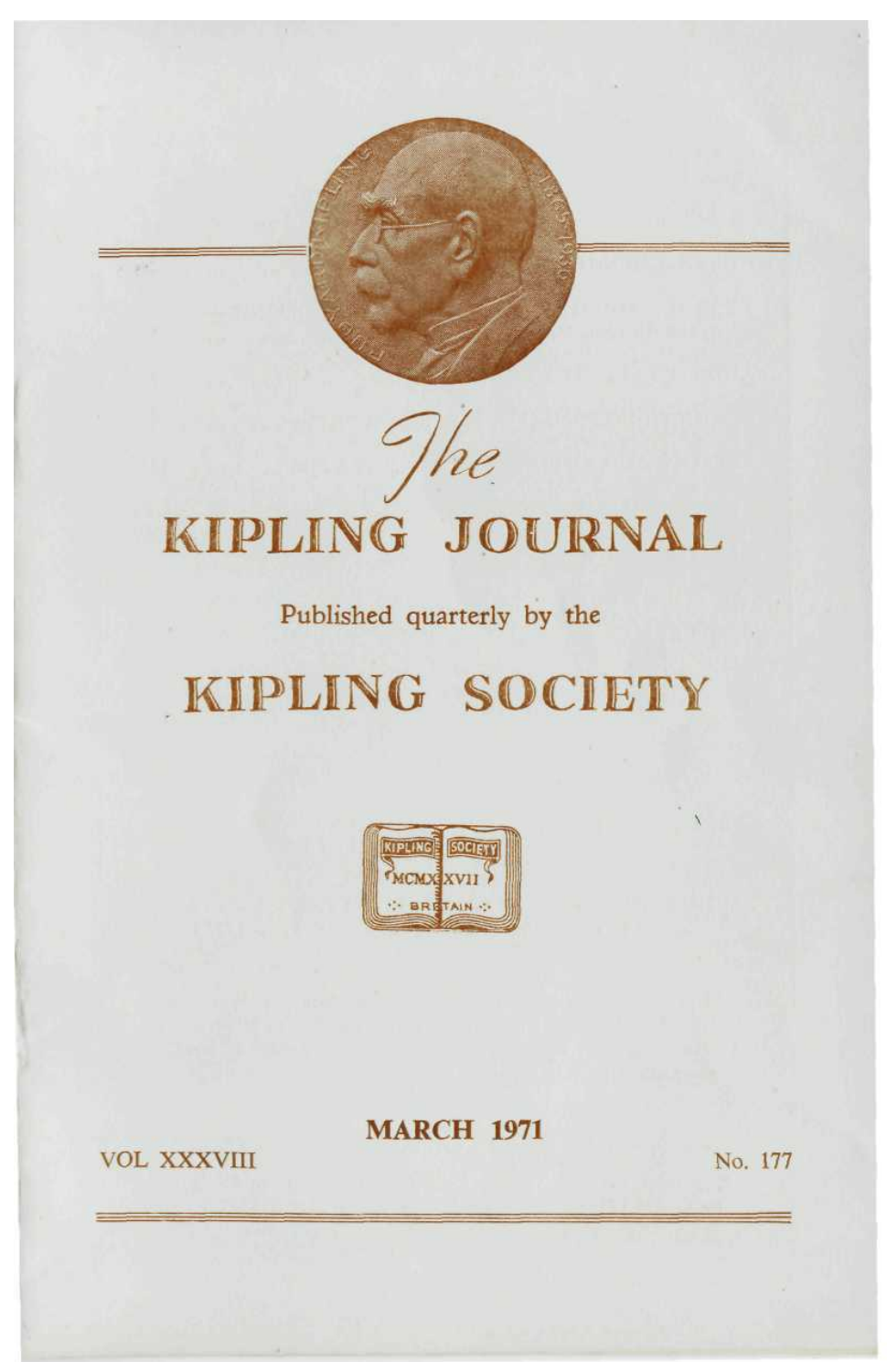#### **CONTENTS**

| NEWS AND NOTES 2                           |
|--------------------------------------------|
| THE UNFADING GENIUS OF RUDYARD KIPLING $-$ |
| The Rt. Hon. the Viscount Cobham 5         |
| HON. SECRETARY'S NOTES 7                   |
| "SOMETHING SPOOKY"-A. E. Bagwell Purefoy 8 |
| STALKY AND KIPLING—Part II —Hugh Brogan 14 |
| TWO PROBLEMS - E. N. Houlton. 20           |
| LETTER BAG 22                              |
| KIPLING'S INDIA' 25                        |
|                                            |

## **THE KIPLING SOCIETY**

THE Society was founded in 1927. Its first President was Major-General L. C. Dunsterville, C.B., C.S.I. (" Stalky") (1927-1946).

Members are invited to propose those of their friends who are interested in Rudyard Kipling's works for election to membership. The Hon. Secretary would be glad to hear from members overseas as to prospects of forming a Branch of the Society in their district

#### THE KIPLING SOCIETY ADDRESS —

18, Northumberland Avenue, London, W.C.2. (Tel. 01-930 6733) Be sure to telephone before calling, as the office is not always open.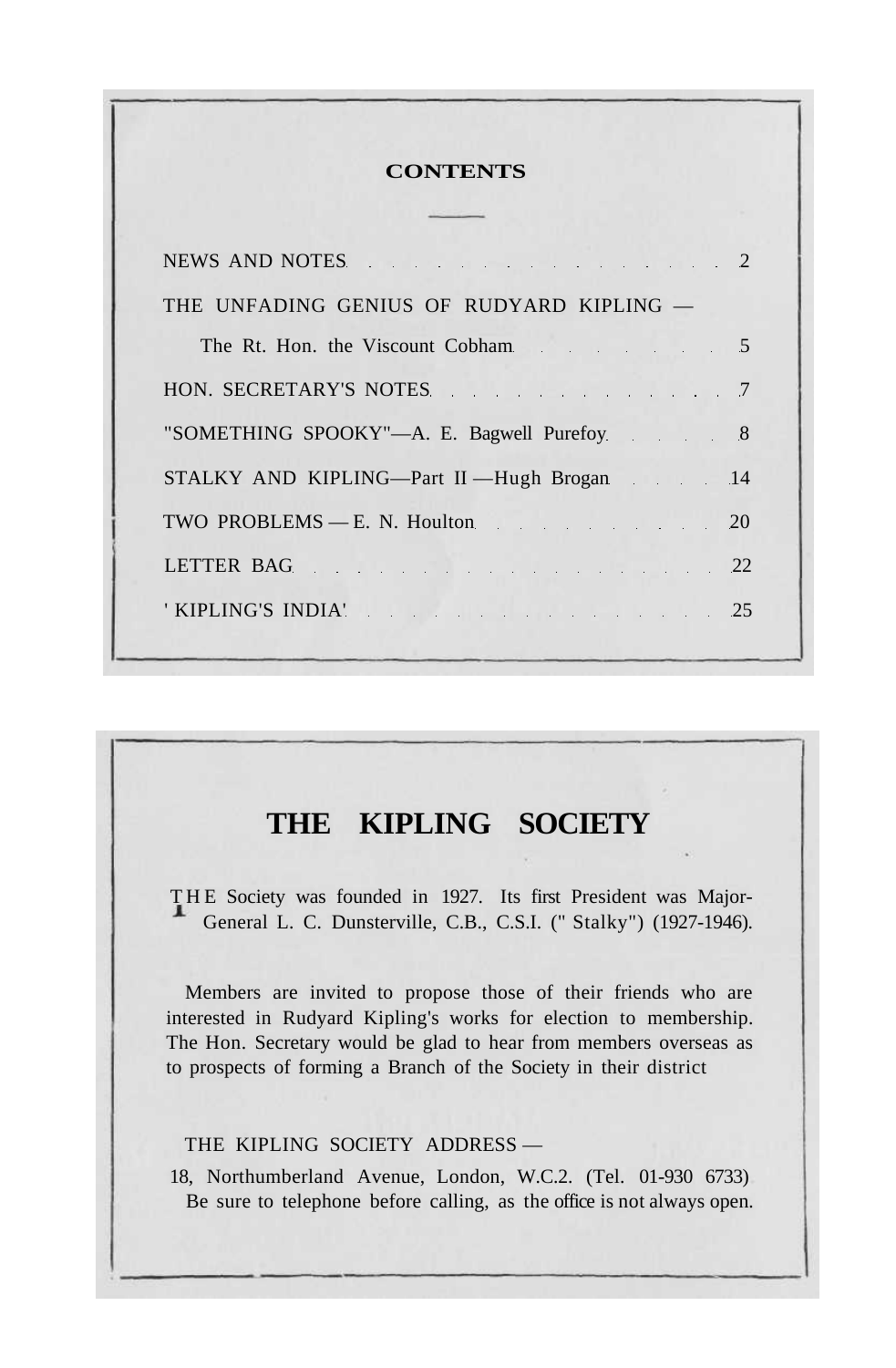## THE KIPLING SOCIETY

#### **Forthcoming Meetings**

#### **COUNCIL MEETINGS**

The next Council Meetings will be held at 50 Eaton Place, S.W.I, on Wednesday, 17th March 1971, and Wednesday, 16th June 1971, both at 2.30 p.m.

#### **DISCUSSION MEETINGS**

At St. George's Club, 4 Wilton Mews, S.W.1—at 5.30 for 6 p.m.

**Wednesday, 21 April 1971.** Mr. J. H. McGivering will introduce a Discussion on 'The Horrors of War'.

**Wednesday, 21 July 1971.** Mrs. R. Gaind will talk on her 'Impressions of India'—where she lived until recently.

#### **VISIT TO BATEMAN'S**

Mrs. Betty Sutherland is kindly allowing us to visit Bateman's this year on Friday, May 7th. We shall be lunching, as usual, at The Bear Inn, Burwash, at 1 p.m.

A coach will leave Charing Cross Underground Station at 10.15 a.m. on May 7th. **This coach will only take 15 passengers.**

The charge for members and guests, including lunch, will be £1.15s.  $(E1.75)$  for those going by coach, and £1.5s.  $(E1.25)$  for those going by private car.

Teas will be obtainable in the cafeteria at a small charge.

*Please note that these changes are the same as for the past two years.*

This is a lovely outing, **but lunch room (and coach room) are limited.** If you wish to come, be sure to notify the Hon. Secretary, Beckett Lodge, Beckett Avenue, Kenley, Surrey, CR2 5LT, enclosing the correct fee, not later than **first post Friday, 23rd April.** This will be the ONLY notice.

#### **ANNUAL LUNCHEON**

The Annual Luncheon of the Kipling Society will be held at the Connaught Rooms, Great Queen Street, London W.C.2, on Tuesday, 5th October 1971. The Guest of Honour will be Brigadier Sir Bernard Fergusson, GCMG, GCVO, DSO, OBE: a great Kipling lover, who served under F-M Lord Wavell (our second President) almost continuously for 15 years, and was on his staff five times.

Application forms will be sent out late in August.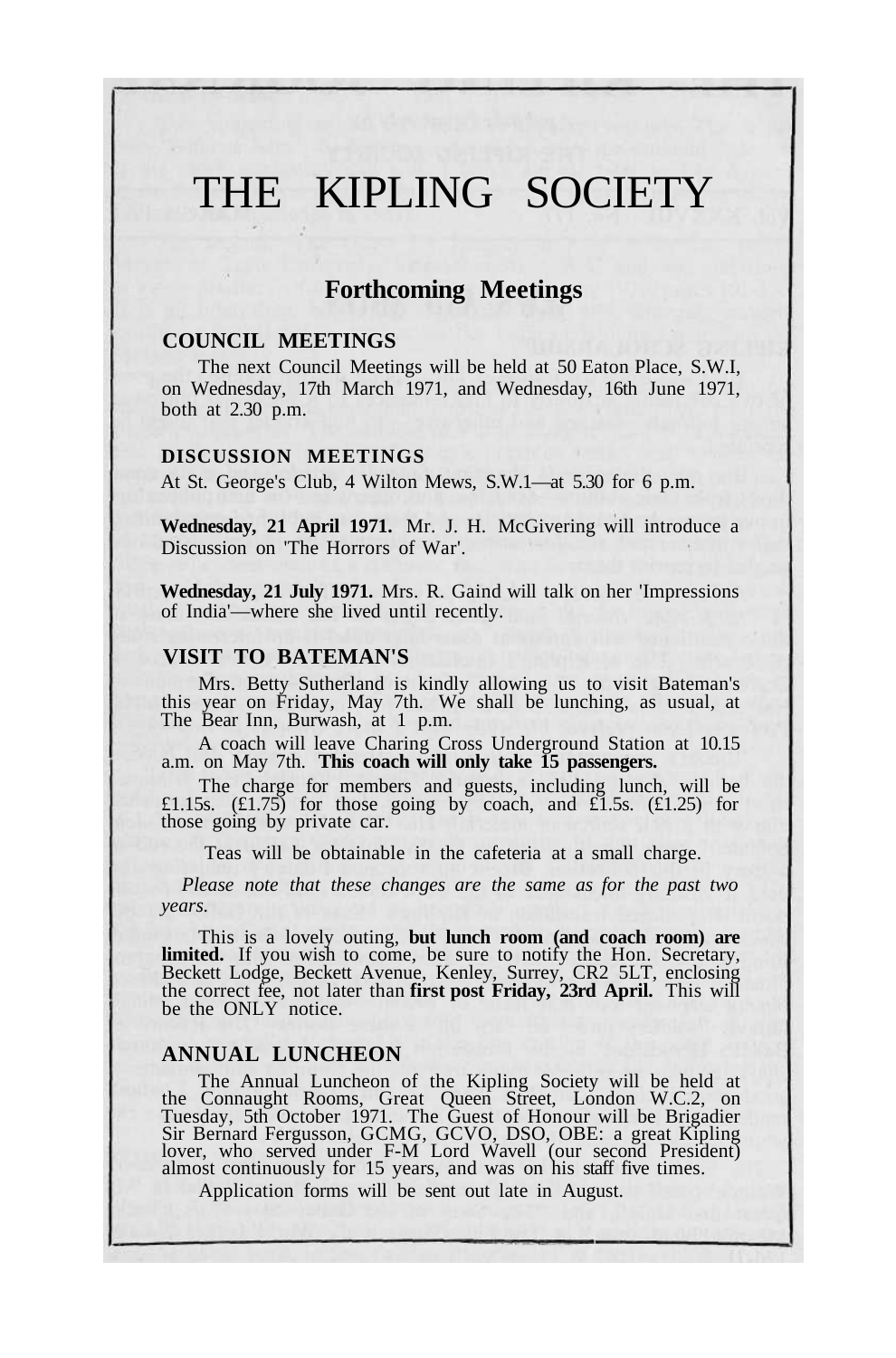# **THE KIPLING JOURNAL**

*published quarterly by*

THE **KIPLING SOCIETY**

| Vol. XXXVIII | No. 177 |  |
|--------------|---------|--|
|              |         |  |

**MARCH 1971** 

## **NEWS AND NOTES**

#### **KIPLING SCHOLARSHIP**

Time was when the Editor of *The Kipling Journal* scanned the press of two continents anxiously to find references to Kipling and burrowed among journals—learned and otherwise— to find articles that might be reprinted.

But now the scene is changing. Splendid articles and notes come direct from their authors—academic and otherwise—for first publication in our pages. And so many articles and theses are published or submitted that volumes, and not *Journals* of the humble size of ours, would be needed to reprint them.

Among the more academic papers sent for a possible reprint in *The Kipling Journal* (and these notes do not mean that none of those mentioned will appear at some later date) is an interesting study of 'Brecht's Use of Kipling's Intellectual Property: A New Source of Borrowing', by James K. Lyon, Assistant Professor of German at Harvard, in *Monatschefte,* Vol. LXI, No. 4 (Winter, 1969), pages 376-86. Professor Lyon prefaces his study with a short synopsis as follows:

'Brecht's acquaintance with Kipling extended a good deal beyond the ballads. Around 1920 a popular German translation of Kipling's short stories, *Many Inventions,* by one Leopold Lindau, also furnished him with a rich source of material. His "Ballade vom Weib und dem Soldaten" came directly from an English soldiers' ballad at the end of a story in this collection. Brecht appropriated Lindau's rendering and used it virtually unchanged as the third stanza (and leit motif) for his poem. His alleged translation of Kipling's "Song of the Galley Slaves" which appeared in the 1967 Kerkausgabe, is not Brecht's at all but something he also borrowed nearly verbatim from Lindau with the apparent intent of using it in a projected Caesar drama. Proper and place names, bits of elephant lore that recur in Brecht's work, and even Kipling's famous "soldiers three' all turn up in these stories. 'The Record of Badalia Herodsfoot' in this translation introduced Brecht to a female character who adumbrates many traits of his feminine embodiments of goodness, especially Joan Dark, Shen Te, and Grusche. Finally, Lindau's rendering of Kipling's vernacular speech, which sounds much like the young Brecht, suggests why these stories appealed to him.'

The 'soldier song' is that sung by Ortheris at the end of 'Love-o'- Women' (itself part of Kipling's earliest Barrack Room Ballad in 'My Great and Only'), and "The Song of the Galley Slaves" is Charlie Mears's "blank verse" in 'The Finest Story in the World' [pages 294 and 126-7].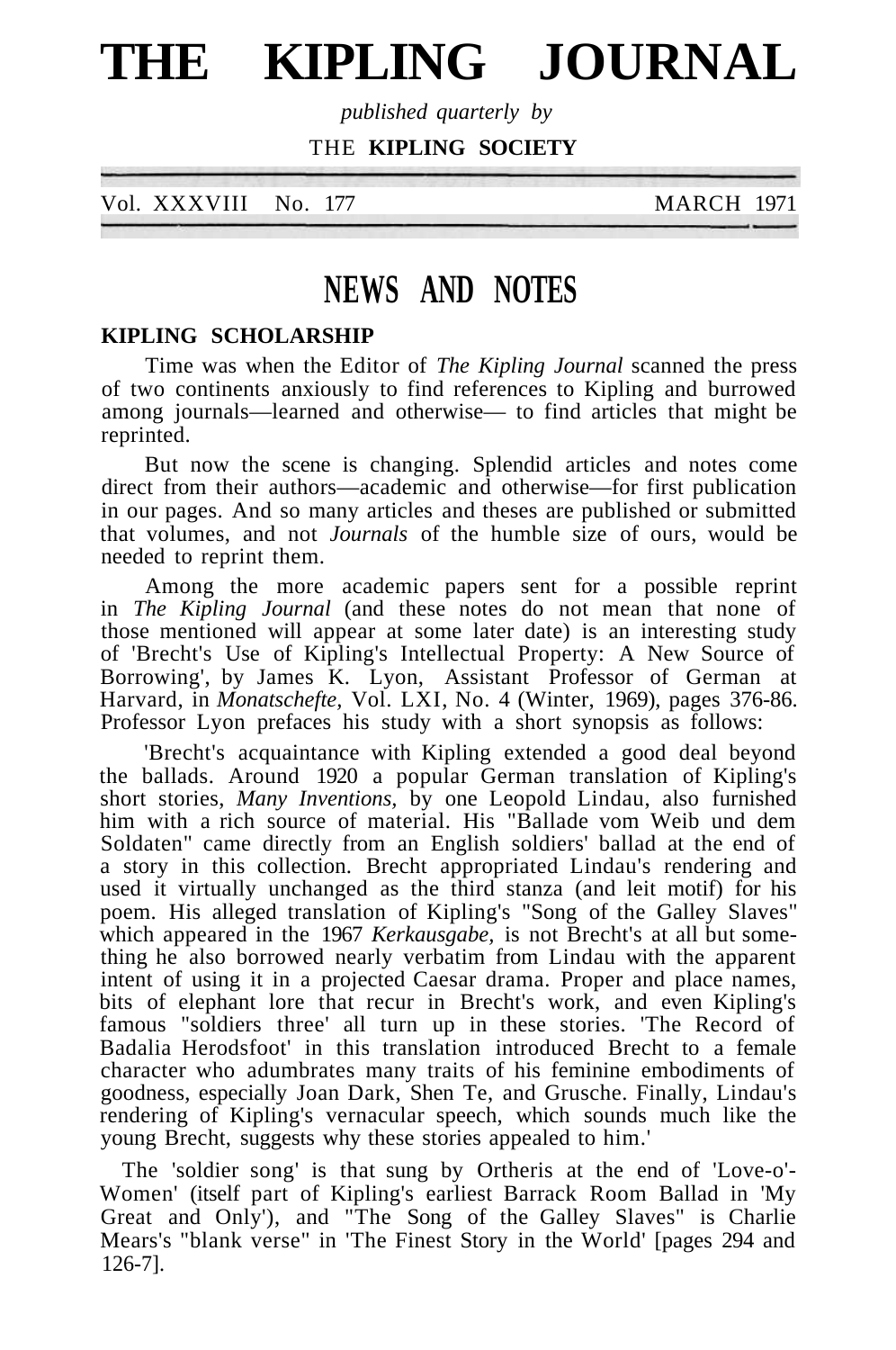#### **'WHAT IS KIM?'**

Two interesting articles on *Kim* have appeared recently. The earlier one, 'What is Kim?' by Professor Arnold Kettle, the eminent Marxist, is the more interesting and will, I hope, appear later in *The Kipling Journal.* (It was first published in *The Morality of Art,* edited by D. W. Jefferson for Routledge in 1969).

The second, 'The Quest for Identity in *Kim'* is by Dr. Jeffrey Meyers of Tufts University, Massachusetts, U.S.A. and was published in *Texas Studies in Literature and Language,* Spring 1970, pages 101-110. It is an interesting, but rather superficial study and, strangely enough, exhibits a far narrower outlook on the India of Kipling's day than the Marxist article.

Dr. Meyers begins by marvelling at Kipling's 'unusual sympathy for Indian characters, customs and cultures' in *Kim,* and that, with the single exception of 'The Miracle of Purun Bhagat,' *Kim* is in tolerance and gentleness, quite unlike Kipling's previous works and 'reaches far beyond the arrogant and satirical tales of his youth to his profound childhood love of India and its people'. He makes a very interesting parallel between *Kim* and *Huckleberry Finn*—'both picturesque novels concern a journey along a major artery in a quest for freedom by an older dependent man of a different race who is under the care and protection of an orphan boy . . . Both novels are seriously flawed at the end when the boys are persuaded by another white to forget their love, betray their admirable principles, and assert their racial superiority, just as the men are about to achieve their long-sought freedom. Huck's emotions are manipulated by Tom in the same way as Kim's are by Creighton. Then, quite suddenly in the final pages, the older men attain freedom and part from the boys whose lives must inevitably follow a different path'.

This seems an odd interpretation of *Kim* (and odder still of the brilliantly imaginative Tom Sawyer section of *Huckleberry Finn)*—but it helps to explain Dr. Meyer's thesis that 'the reason that Kim, and ultimately the novel itself, are so disappointing is that Kim so naively agrees to be manipulated by Creighton and turned into a spy against, and betrayer of, the very people and country that nurtured him . . . The moral compromise involved in becoming a spy is never once raised in the novel, and what ought to be the central problem is carefully avoided . . . Kim sees himself only as a spy against the Russians and does not realise he will soon be forced to undermine the India he once loved by spying against his former friends . . . Thus Kim joins the ranks of Mahbub and Hurree, who have sold themselves to the English. Kipling creates a marvellous character in the first section of the novel, only to destroy and remake him as morally reprehensible in the following sections'.

Surely a curiously one-sided and out-moded interpretation of *Kim* !

#### **'THINGS AND THE MAN'**

Of more importance to Kipling scholars and collectors is the new edition, with some corrections and additions, of Charles Carrington's *Rudyard Kipling: His Life and Work* which now appears for the first time in paper-back, in the 'Pelican Biographies' at twelve shillings.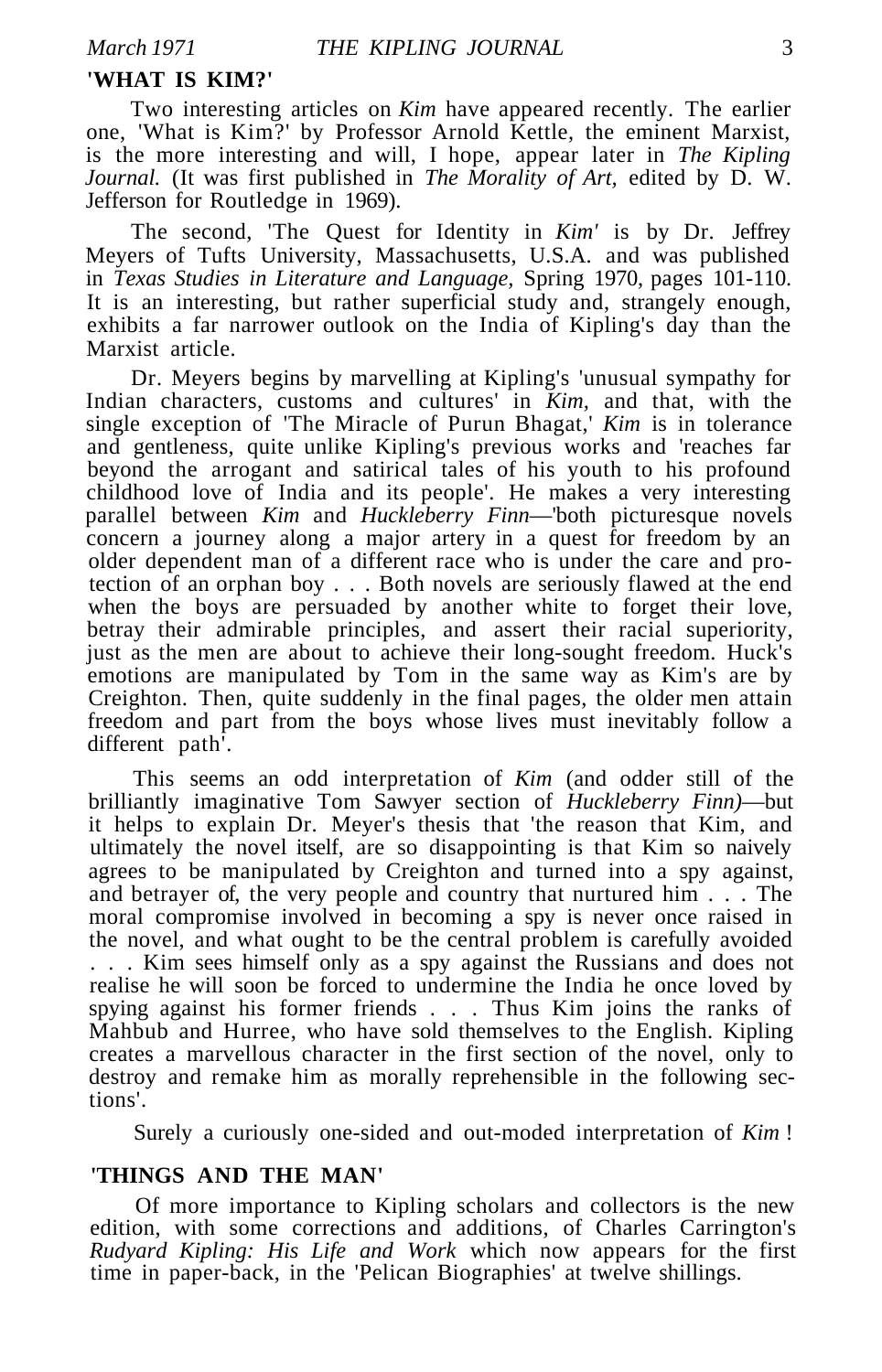The volume on Kipling in the 'Critical Heritage Series' published by Routledge and Kegan Paul is due for publication early this year—and he will then take his place with such other writers already included in the series as Jane Austen, Dickens, Fielding, Thackeray and Tennyson. The Kipling volume contains some sixty articles, reviews or extracts from longer works published between 1886 and 1936.

The British in India Museum at Hendon Mill, Nelson, Lancashire, announces for early publication from its own Press *Mermanjan*—*Star of the Evening* by Gertrude Dimmock. This, we are told, 'is an exciting story of an Afghan lady of noble birth who fled from Afghanistan in 1849 to follow and eventually to marry an Englishman, a captain in the East India Company's Service. Gertrude Dimmock's mother, Beatrice Dunsterville, was sister to Kipling's "Stalky"—Major General L. C. Dunsterville'.

Mr. J. H. McGivering draws our attention to *Best Railway Stories* edited by the well-known Railway expert, L. T. C. Rolt, and published in 1969 by Faber and Faber. This book contains '.007' and in his Introduction Mr. Rolt says:

'Among laymen writers the one who could, above all others, be relied upon to get his expertise right on whatever subject he wrote about was Rudyard Kipling. His '.007' displays this uncanny gift for getting inside his subject. Were it not for its high artistry, this story might have been written by an American railroad man'.

Mr. D. C. R. A. Goonetilleke, a section of whose thesis, on 'Kipling's Indian Fiction', was mentioned in *Journal* 175 (page 3), asks me to correct the ambiguity of my statement: it was the section and not the thesis to which 1 referred. The section was, in fact, only part of a much longer work, including a consideration of Kipling's poetry—and we hope that we may look forward to the completed work appearing as a published volume.

#### **MORE KIPLING ILLUSTRATORS**

Mr. P. W. Inwood takes me to task for omitting to mention the magnificent coloured illustrations to *The Jungle Book* by Maurice and Edward Detmold first published in 1908 and re-issued in 1921: the sixteen illustrations were first issued separately in a portfolio in 1903. The Detmolds also produced a series of twelve illustrations to *The Second Jungle Book* which appeared in *The Illustrated London News* between October 1910 and January 1911, but they do not seem to have appeared in book form.

Of course we all have our favourites among the numerous illustrations to Kipling's stories and poems—both in periodical and volume form—and we cannot be expected to agree over them. To me the Detmold illustrations seem no more than sumptuous additions to the text, while Tresilian's seem much nearer to becoming a part of it. If illustrations to periodicals may be included, I would also add those by L. Raven Hill to all the stories in *Stalky & Co.* (except 'Slaves of the Lamp') plus 'Stalky'—the versions in *McClure's Magazine* being better (and more numerous) than those in the *Windsor.* His illustrations to *The Complete Stalky & Co.* (1929) are much inferior to those accompanying the stories on their original appearance. There are also several excellent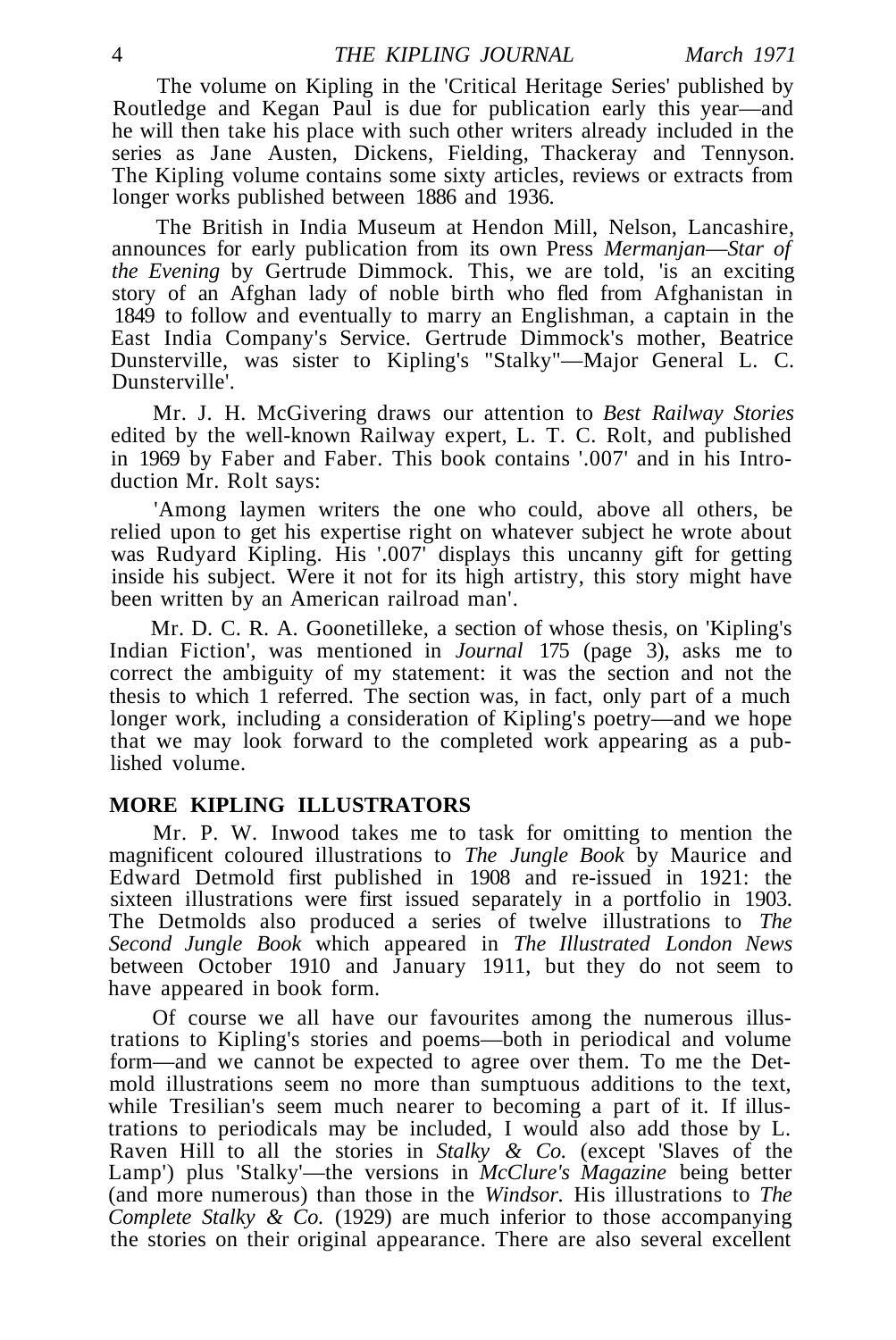ones by Fortuninio Matania, notably those illustrating 'The Eye of Allah' in *The Strand Magazine* (Sept. 1926), and to other stories in other periodicals, besides a good series for *Egypt of the Magicians* in *Nash's Magazine,* June to December 1914.

#### **MERMANJAN: STAR OF THE EVENING**

This book has just appeared (Hendon Publishing Co. Ltd. of Hendon Mill, 1970. Hard covers 25s. (£1.25p), Paper-boards 15s. (75p), and Mr. R. E. Harbord writes concerning it:

"The first six or seven chapters (there are 14 in all) set the scene— India under the British—until about 1847 that is until a few years after the First Afghan War, 1839-42.

'Then the intimate and exciting love story of this quite young girl and her English lover-husband. This may not have much direct connection with Kipling, yet it is worthwhile comparing the many descriptions given of life at that time with Kipling's own pictures of 1870 and 1882-90 of the India before 1947, i.e., the present India and Pakistan'. R.L.G.

## **THE UNFADING GENIUS OF RUDYARD KIPLING By the Rt. Hon. the Viscount Cobham**

#### **At the Annual Luncheon of the Kipling Society: October 15 1970.**

I would like to begin by thanking you most warmly for having done me the honour of electing me your President. You will remember the story of A. E. Housman in the Senate House at Cambridge. 'In this historic building', he said, 'in which Wordsworth was once alleged to be drunk and Porson was once alleged to be sober, I stand before you a better scholar than Wordsworth, a greater poet than Porson and, as you might say, betwixt and between'. I myself am in a similar situation this afternoon; neither a close enough friend to be able to discourse upon "Kipling the Man", nor a good enough scholar to be able to speak with authority on his work in the presence of so many experts. One or two boyhood memories of course stand out with great vividness. First, the impression of a short man, with incredible eyebrows, very bright blue twinkling eyes, thick-lensed spectacles and a square jutting chin. The last time I saw him at Batemans, he was engaged in playing with a crossbow and had just caught his finger in that infernal contraption and using some strange oaths, which must surely have been culled from the pages of 'Stalky'. Then there was the limerick he composed to my mother, having been made to play a second set and declined the third on the tennis court. 'No', said Rudyard, 'I am too hot and so are you'. 'Nonsense, Uncle Ruddy,' replied my mother. 'I am not even warm yet'. As Kipling put on his coat, he turned to her and remarked:

> 'There was a young girl of Mwssleuch (pronounced M'sloo) Whose statements were often untrue, When they said, 'Are you hot?'. She replied, 'No, I'm not What you see on my face is the dew'.

And the charming little quatrain which he composed for my grandfather at his farm in South Africa: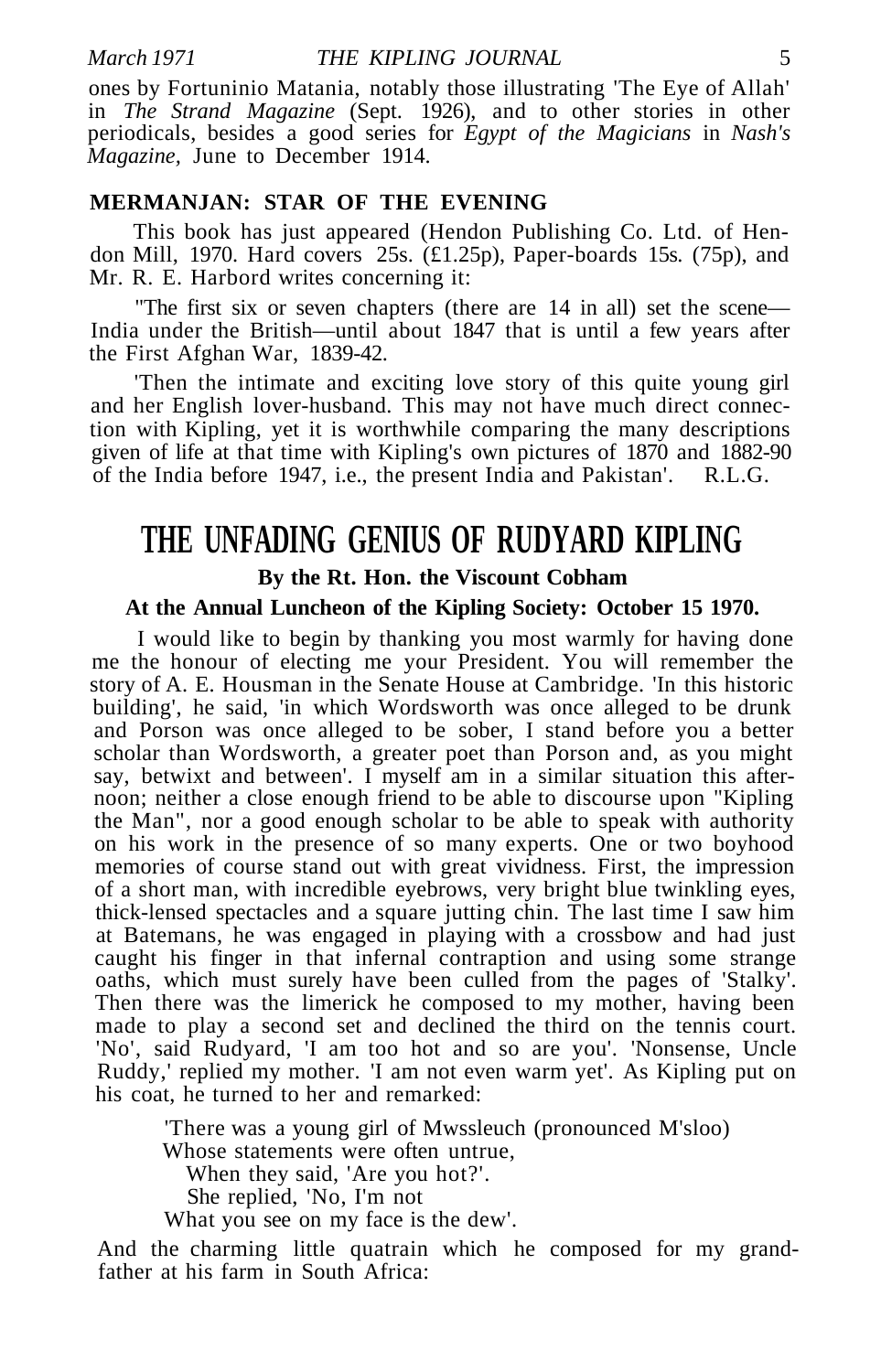'Ah the hope that lures us on, headlong to the game— This shall last when we are gone—this shall bear our name. When the headstone tilts awry, when the date is blurred, This shall meet abundantly, mower, flock and herd'.

These snippets are not very strong fare but what one never forgets is his unfailing kindness and charm when dealing with the young with whom he was wholly at ease.

I remember once asking that famous old scholar and cricketer, the late Charles Fry, why Sir Stanley Jackson was so seldom mentioned in places where cricketers foregather and ancient reputations are discussed. (After all, "Jacker" was a real cricketing giant, a great all-rounder, and a shrewd and highly successful captain of England). Charles Fry ruminated for a moment, then said whimsically: "I suppose 'Jacker' was too beastly orthodox: his perfection of style seemed almost mechanical."

One has met this kind of criticism in fields other than cricket; not three months ago I heard a contemporary literary figure refer to Kipling's "fatal facility"—although, when pressed to explain why facility should ever be fatal, he soon found himself in a dialectical jam. What he meant, it appeared, was that writing came so easily to R.K. that it tended to deprive him of the capacity to evaluate his own work. I do not know if this latter criticism is true, but if it were, I regard the statement as a non-sequitur. I have somewhere seen it stated that R.K. regarded "The Phantom Rickshaw" as his finest short story; to lovers of his short stories this is surely somewhat startling when one remembers "The Gardener", "Wireless", and "The Brushwood Boy" to mention only three.

I find it hard to stand up and declaim about Kipling, not only in the presence of Mrs. Bambridge and your late President, Mr. Harbord, but also of Professor Charles Carrington who has recently published a massive and authoritative biography. Yet that somewhat colourless character "the ordinary reader" was the man for whom Kipling wrote, and perhaps that gives his voice the right to be heard.

I have often heard it stated by the literary "avant-garde" that when it comes to criticism a writer's merit should be completely divorced from his own character, beliefs and what can loosely be called his "ethos". In the more rarefied strata of criticism this may be true, but it is certainly not true of the present speaker. "Emotional" is now used by the intelligentzia as a pejorative term—and yet I would ask these clever persons. "When has mankind found itself satisfied for long with mere cleverness?" Surely genius lies in those works of art in which the heart, head and hand work together, beginning from the heart? I would go further: I would say that there is a duty laid upon the good man to reject the ugly and the obscene, however brilliantly disguised or portrayed: I don't believe that Kipling had it in him to write "Rain" or "The Turn of the Screw". Even his horrors, were, however creepy, concrete horrors. "The Mark of the Beast" and "The End of the Passage" leave one with one's hair standing on end, but hardly with a nasty taste in the mouth.

This is perhaps the main burden of the dislike shown towards Kipling's Works by so many of the modern literati; he was *too* good,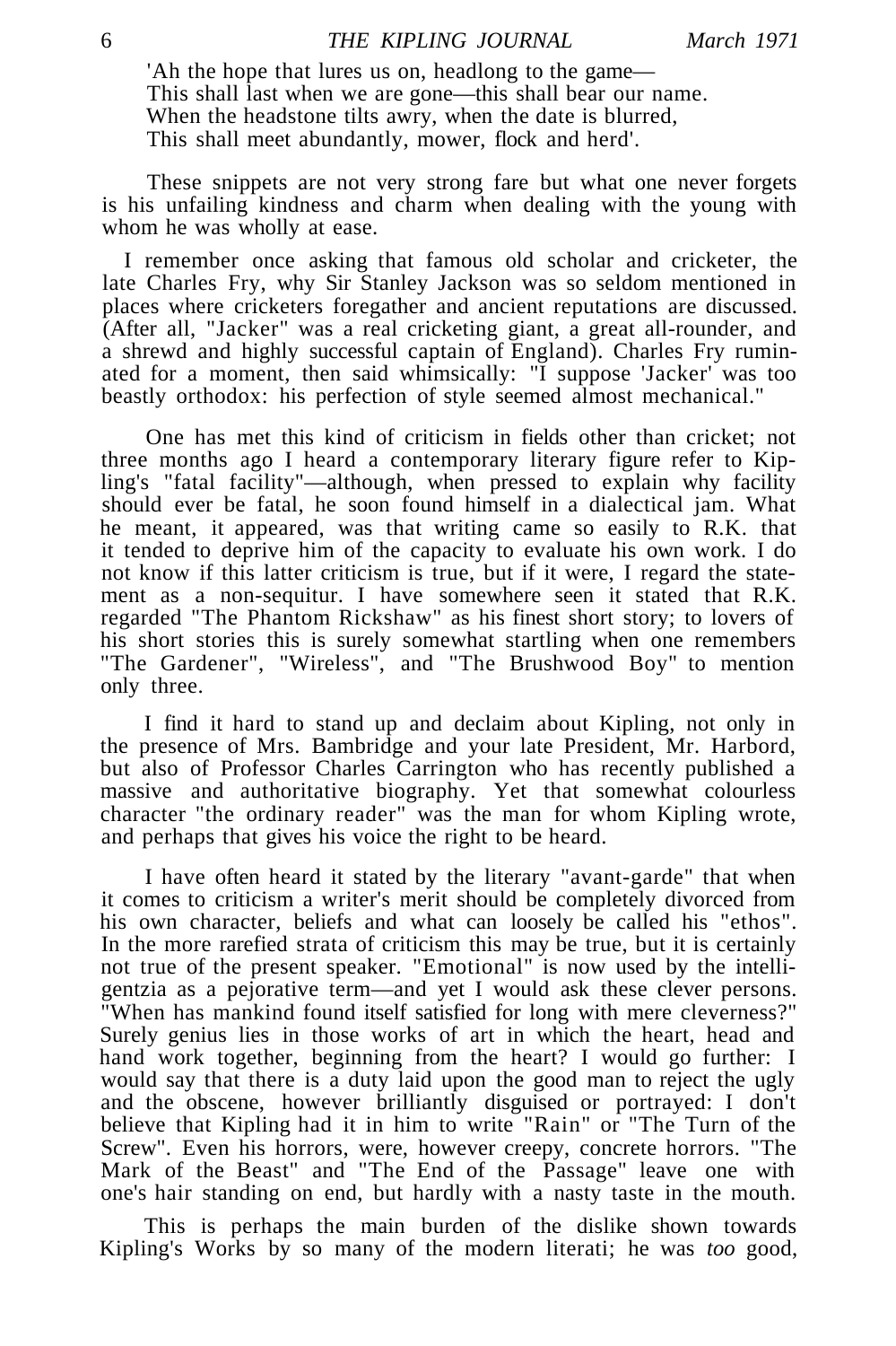*too* orthodox. Too facile, too, of course : how dare a mere versifier write with such ease a Sestina, a charming little lyric like "The Road through the Woods", and a philippic such as "Cleared". How dare the man, moreover, presume to invade the sacred realms of Science and Engineering and Metaphysics? Away with him; all-rounders are suspect.

Yet we know that his work will outlast time. I myself was weaned from Beatrix Potter straight on to the Just So Stories and the Jungle-Books, and I have been a devoted slave ever since. We who love his writing argue fiercely among ourselves; I will start one now by saying that I believe *Kim* to be, of his longer works, in a class by itself, and *"Captains Courageous"* a better book than *The Light that Failed.*

This afternoon, however, all that we need remember is a great Englishman, Patriot and Man of Letters, summarised for me by merry twinkling blue eyes, a pair of unforgettable eyebrows and a square jutting chin. He knew great happiness and great sorrow—and yet one feels that his ranging, time-effacing mind saw time itself as a mere human and terrestrial convenience against the vast revolving backcloth of Eternity. Yes, he was too orthodox; he believed in order and discipline and the good clean things of life. He saw all Mankind as the Children of God and all Gods synonymous with good. Already we are told he is "beginning to come back into fashion". Great art is always contemporary, and for those of us who love great writing and great story-telling he never went out. He never will—so let us rise and drink to his memory.

## **HON. SECRETARY'S NOTES**

**Charge for Meetings.** We are sorry to have had to raise this from 3s. 6d. to 5s. (17.5 to 25). It's entirely due to our having to pay more for the room than formerly; we cannot afford a loss on our functions.

**Kipling Society Rules.** The Rules of the Society have been amended and approved by the Council. A certified copy is available in the Office for inspection. Copies are also available for purchase. Price 4s. (20 np) each, post free.

**Congratulations** to our Victoria Branch, which has now held 300 meetings since its birth in mid-1933.

**Congratulations, too,** to our new Meetings Secretary, Trevor Daintith, for his ingenious "Kipling Quiz" on November 18 last. The sight of such experts as I. S. G. and C. E. C. squirming in their chairs with frustration when the right words *would not* come out, was some consolation for one's own (charity) two out of fifty.

**A Royal Artist.** Capt. Hansen, a Danish member of many years' standing, most kindly sent us a sheet of 50 beautiful Christmas Gift Stamps, all different, and all designed and coloured by Princess Margarethe of Denmark. The sheet bore her initial in one corner (M, '70), and Capt. Hansen says that the English translation of her title for the series is "Christmas in the Heavencastle."

**New members in 1970.** Seventy joined, seven up on '69. A good number of these were 'recruited'; many thanks to those who brought this about.

A.E.B.P.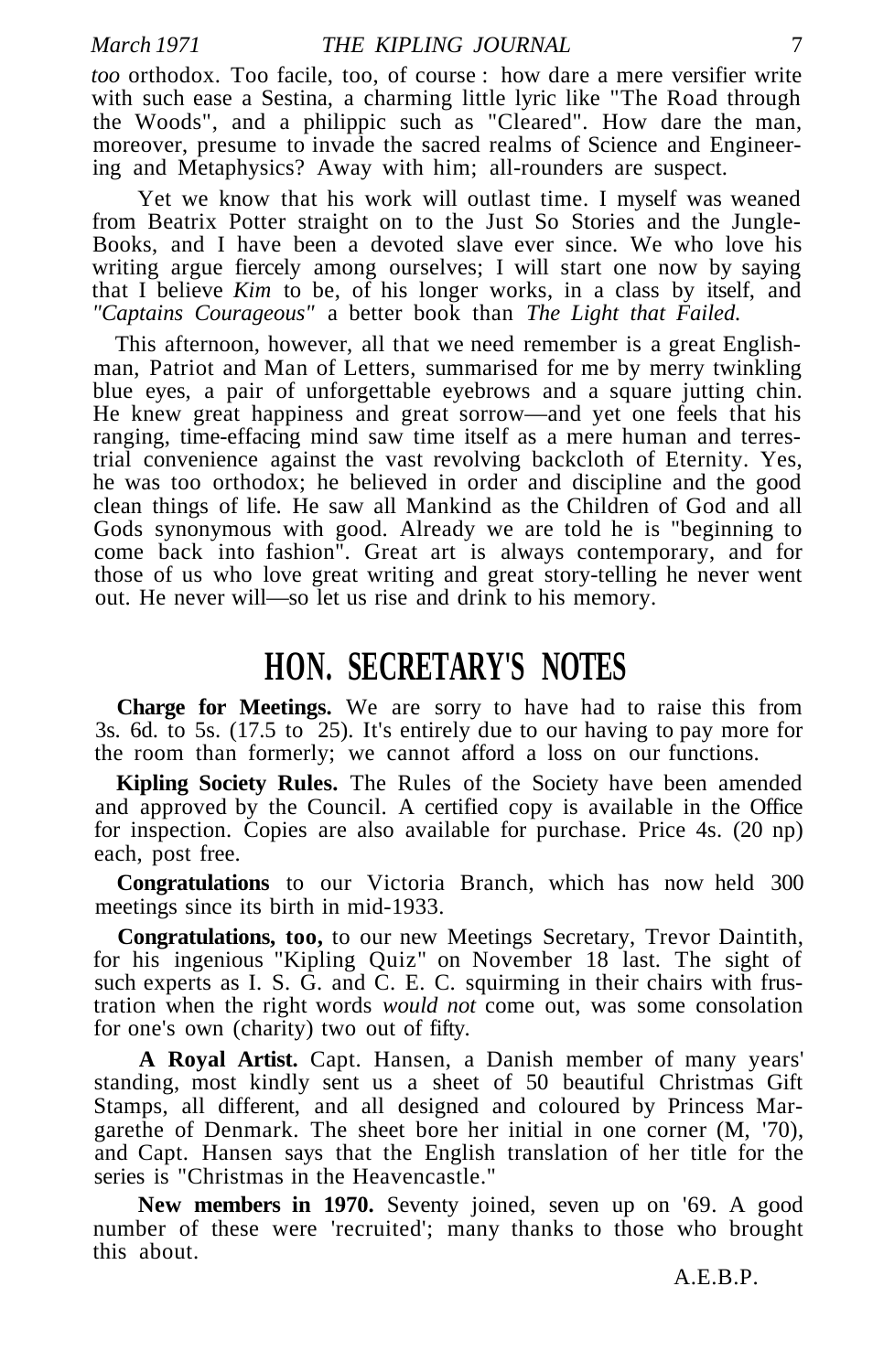## 8 *THE KIPLING JOURNAL March 1971* **"SOMETHING SPOOKY"**

#### Thoughts on *In the Same Boat, The Wish House* and *Fairy Kist* **By A. E. Bagwell Purefoy**

#### *Read at Discussion Meeting of The Kipling Society: 16 Sept: 1970*

When we choose stories for these meetings, we always try and find a group that has something in common, and if you ask what have these in common?, the answer undoubtedly is: "SOMETHING SPOOKY". Taking *In the Same Boat* first, any sort of Horrors are Spooky, but when you get exact pre-warning of them as well, you're in the position of the man on the lonesome road, who dares not turn his head because he *knows* the Frightful Fiend is just behind him. As regards cmfwymfwy *House,* the idea of an empty house is always creepy, even without something platting across the hall and sighing through the letter-box. And *Fairy Kist* is, for me at least, fully qualified by those two practical men, the doctor and gardener, poking about the sitting room, all unaware that beneath them, in dirt and terror, is lurking a half-mad, terrified creature. Besides all this, if you read the three stories at one go. you notice other little points of contact, e.g. little medical points, which show that Kipling's mind was running on much the same lines when he wrote each one.

And there's another thine that's common to them all; they're all set in England, and the England of our own time, though none of them really has the 'smell' of the countryside, like 'Friendly Brook'. I think that's because their purpose is different. In those great stories like 'My Son's Wife' I think the purpose was to reveal the charm of the countryside, but I believe the Author wrote today's three stories largely to amuse and interest himself—to indulge his undoubted fancy for medical matters of a rather macabre sort.

So much for a general introduction; now let's have a quick look at each story. I'll start with some remarks on my favourite one of the three: *In the Same Boat.* As I've pointed out already, it's by far the 'easiest', if you know what I mean : you walk straight into it, and are hooked after two sentences, which is what Editors used to like, though heaven knows what they like now; I rarely read a modern short story. since I can usually find no point in them at all. This story's simple and straightforward: a terrible Problem, how it is tackled, a fearful Conflict, and the Happy Solution reached in the end. That is why. of course, it has received very little attention from Critics. Mr. Carrington doesn't mention it, Miss Tompkins calls it Straightforward, where Love *of some kind* (note that—Love of *some kind—* not the *obvious* Love) is the true healer. Bonamy Dobrée calls it not enormously interesting, though superbly told and full of side issues of the Kipling kind, such as the clashing of milk-cans in the small hours, or the inadequate water supply. Incidentally like 'The Record of Badalia Herodsfoot', it seems to have been published only in an American magazine *(Horners)* in 1911, and not to have been available in England till 1917 when *A Diversity of Creatures* was published And that seems odd: just as the slummy scenes of "Badalia" were far removed from New York, so the American railway scene can't have had much in common with the Milk Train from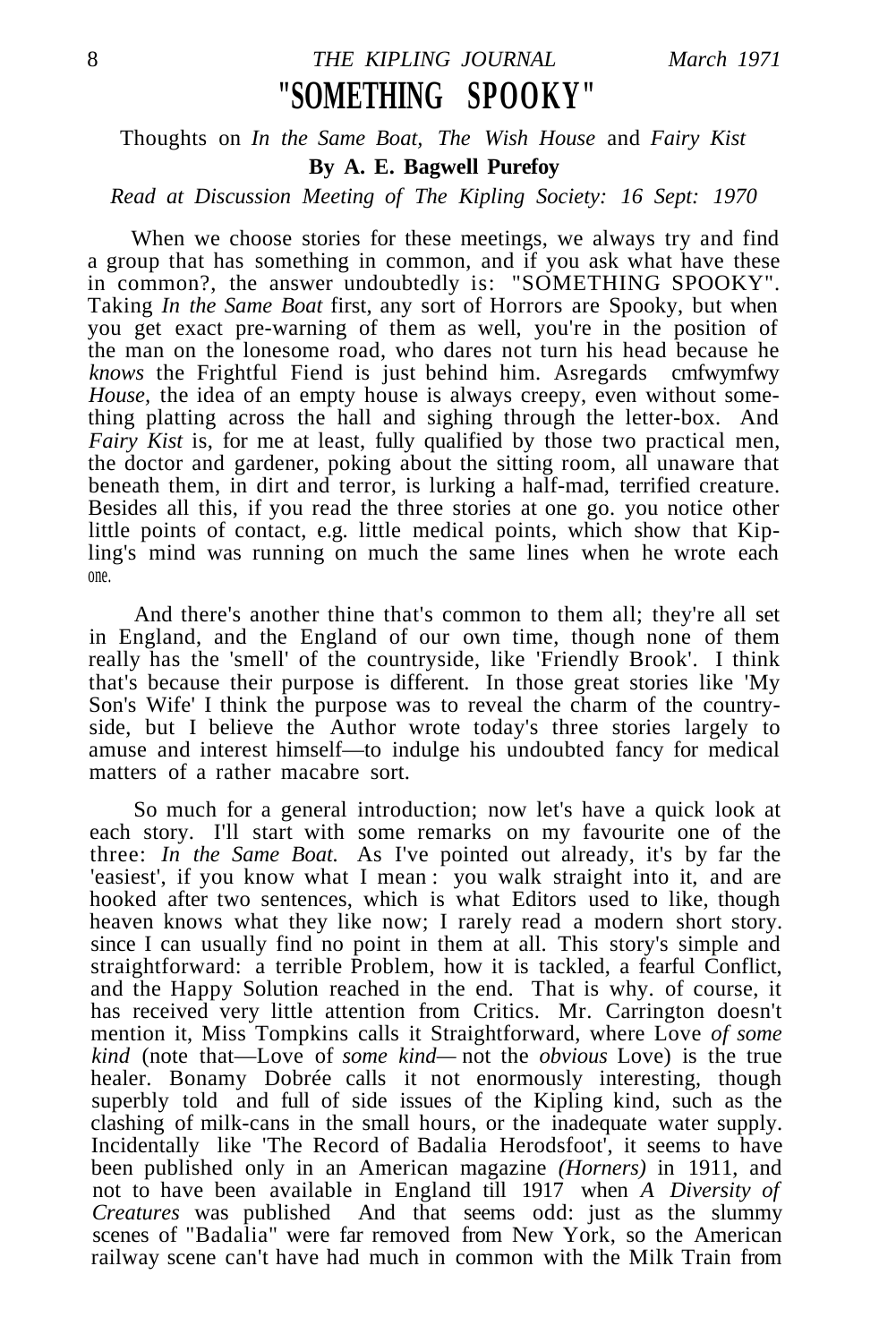Waterloo. "Miss Henschil" is one of Kipling's few young and pretty heroines, and the author gives us a really good look at her but it's through the eyes of Conroy. You'll have noticed, of course, that she's never given a Christian name, and how, lovely though she is, you never feel physically attracted to her—as you do, for example, to the beautiful Sophie Chapin of 'An Habitation Enforced'. Or, certainly in my case, to the green-eyed Connie Sperrit from 'My Son's Wife'—not described as pretty at all, but undoubtedly endowed with quite a slice of IT !

The story is at least Kipling's second Railway Train story, again on the L.S.W.R., and you may bet your last tanner that this tram too, passed through Framlinghame Admiral Station, but our young couple will have been too pre-occupied to ponder on the shocking events that took place on that platform one Sunday about sixteen years earlier. As you know, it runs out to a real happy ending—an ending where everyone's happy and nobody's hurt, but I've always been a bit puzzled by the final words of that hardworking willing horse, Nurse Blaber. Conroy, in his telegram to Miss Henschil, orders her to find out what gift "Nursey" would like best. "Oh, I oughtn't to have read that," exclaimed Miss Henschil. "It doesn't matter," said Nurse, "I don't want anything, *and if I did I shouldn't get it."* Perhaps one of you will tell me the meaning of that cryptic remark, for Kipling never wrote anything that was meaningless. When we last discussed this story, some 12 years ago, the late Mr. Bazley interpreted it rather brutally as : "She knows she'll never have a love-affair of her own", and others thought that if she had longed for a romance between the two young ones, she realised by now that there was nothing doing.

Which brings me to the adored poem at the end: "Helen All Alone". Kipling's the only writer I know of who often added a poem at the beginning or end (or both) of a short story. Sometimes its connection with the story is mighty obscure, and I wish somebody would write an article on the subject for the *Journal*—an article on the different uses these poems are put to. But with "Helen All Alone", of course, there's no obscurity whatever. It simply tells the story over again, ramming home the fact that someone who has shared Hell with you is the very last person on Earth that you want to share your Life with. And I'll tell you another thing it does—for me, at least. Because a good poem has to be so diamond-hard, leaving out everything except the core of what it wants to say, these forty-one lines emphasize the Terror and the Horror that afflicted those two, far more sharply than the prose, with "side issues of the Kipling kind". You don't get any let-up while milk-cans clash, or too little water comes out of the taps. The poem shows you nothing but the shrieking fear that's driving a boy and girl out of their minds. It is beautifully done : the slow, sombre beginning, when "There was darkness under Heaven for an hour's space . . .", then the "stealing out of Limbo Gate", followed by the acceleration to faster and faster flight: "Hand in pulling hand", right to the climax "When the Horror passing speech hunted them along, each laid hold on each, and each found the other strong", and all through the racing Nightmare Helen came to me, Helen ran with me, Helen stood by me—Helen all alone. And when at last we hear the Fires dull and die away our clinging hands fall apart, and Helen passes on. And why does she pass on? Because "there is knowledge God forbid more than One should own" . . . "Oh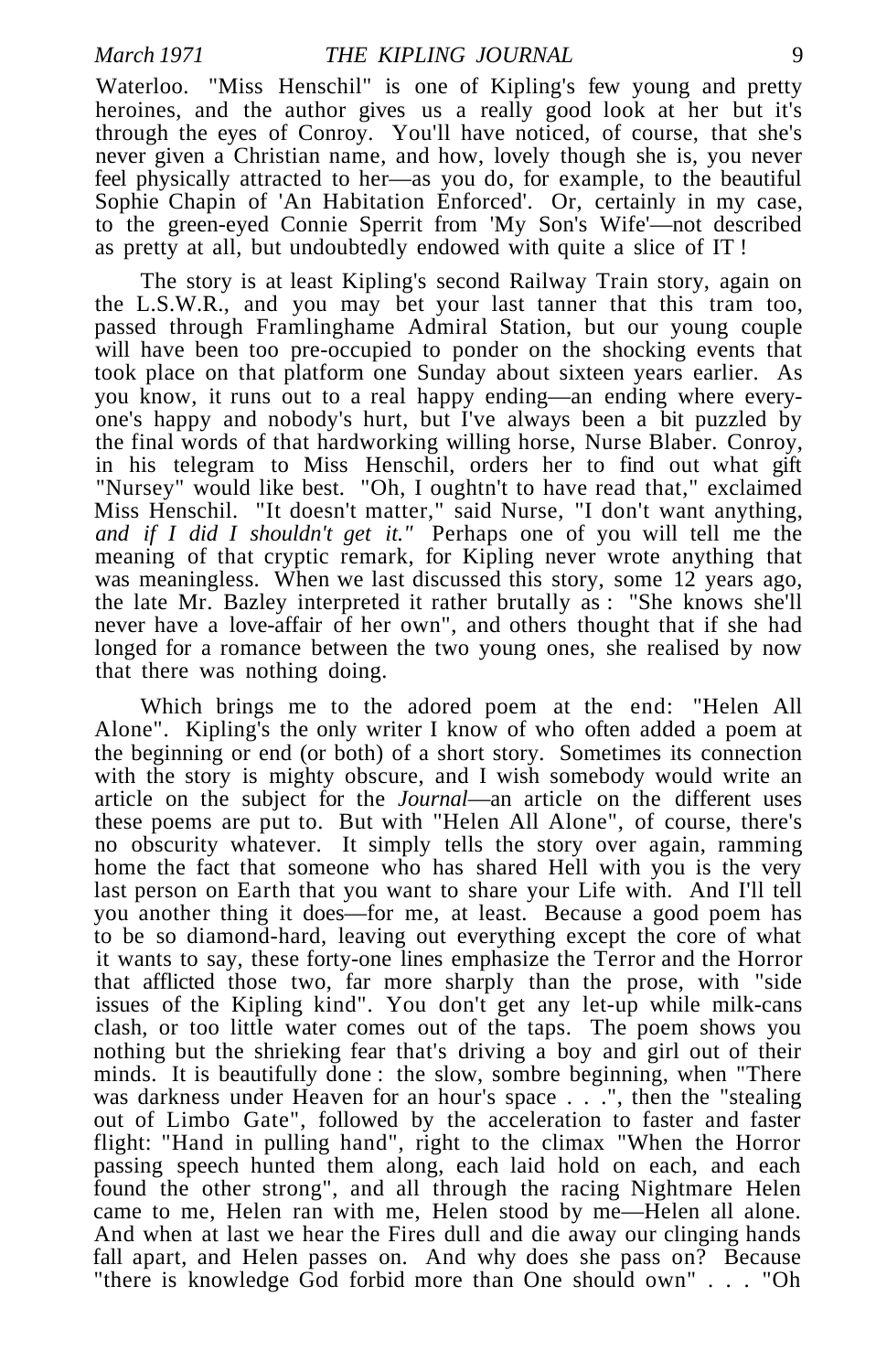my soul, be glad she's gone!" Beautifully done though it is, we never hear of that poem; in a dozen years of cutting out quotations lor our Scrap Book, I've never come across a line of it; it's tied to the story : it is the story.

Vastly different meat is our next story, "The Wish House". Nothing straightforward here, and definitely not the first story you'd put in front of a new reader, who would have to grope his way through nine pages before he reached the subject of the story's title. Needless to say, far more has been written about this story by critics and commentators than about 'The Same Boat'. Miss Tompkins, tor instance, feels that the story as conceived by Kipling contained enormously more than appears in the published version. Then "the dead coal and ash were poked out of the bars of the grate, and the fire burnt brighter, but a great deal of fuel had first been consumed before it reached that pitch of heat." And the result, she judges, is that "he found a way to make the reader perceive the substance of a novel in the words of a short story." Well, some of you may have views on that. I, a non-expert, would like to mention some of the more simple questions that the story calls up. First of all, what can have given Kipling the idea of a 'Wish House'? We've all had fun when there's been an excuse for making a wish. The wish bone from a chicken. The first time you hear the cuckoo, turning your money and wishing. Wishing when you see a new moon—not through glass! Ali these are normally fun wishes—nice wishes : my goodness, not the sort that you let loose at a Wish House ! And the rules about such a dreadful place are explained by a grubby little girl, Sophy Ellis : .. . "All you get at a Wish House is leave to take someone else's trouble."

We once had a knowledgeable member called Colonel Browne, who used to write censorious letters to the *Journal,* and indeed to individual members—I had several. When he saw, about a dozen years ago, that 1 was venturing to talk about the three stories on tonight's bill, he wrote to me asserting that 'The Wish House' should not have been included with the other two, because it was a story of *Witchcraft.* I think he must have made some study of that subject, because he made a statement singularly like that of Sophy Ellis : "Witches can help your friends, but only by transferring their troubles to you." Kipling in his autobiography, which has been cynically called "Not much about Myself", gives us precious little clue to what started him off on this story. All he says is that somebody on the *Manchester Guardian* accused him of cribbing from Chaucer's Canterbury Tale about The Wife of Bath, but though I'm sure she did some astonishing things, most of the critics I've read say there's practically no connection between the two stories, and the sore leg belonged to the Cook anyway. Perhaps we've a Chaucer student here who can elaborate on this.

Well, what is there to remember in those first nine pages? I think Liz Fettley rather sets the tone when she describes her grandson's reception of her frequent tips. "No odds 'twixt boys now an' 40 year back. 'Take all and give naught—an' we to put up with it!" A sentiment echoed by Grace Ashcroft later, when Liz asks her what she got out of losing her heart to Harry Mockler. "The usuals. Everythin' at first—worse than naught after". Then Liz vividly recalls the dreadful incident of Polly Batten and the hay-fork; "We was all looking that she'd prod the fork spang through your breastes when you said it" . . . phew !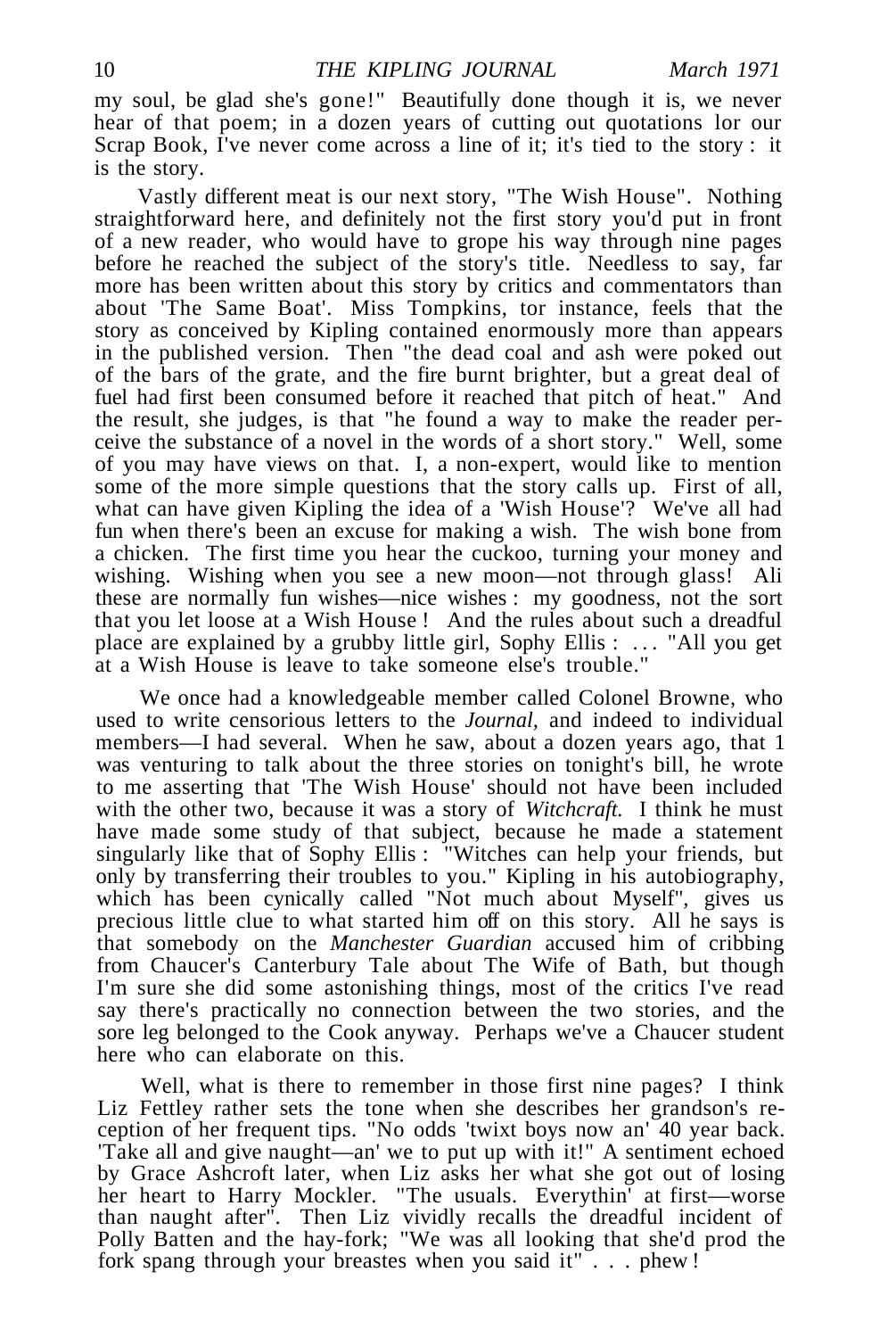And there's an interesting little word here– "Shruck" for "shrieked". Grace says "She shruck too much for reel doins". We find it in another Sussex story, "They". "Arthur's unaccountable bad. Did ye hear him shruck just now?"

Evidently a Sussex dialect word; I wonder if it's still in use.

Then Mrs. Fettley tells the story of one of her love affairs, and as the Author evidently felt it would unbalance his story if he gave it in detail, he covers it neatly enough in a few lines, Mrs. Ashcroft rounding it off a little brutally with "Then you've naught to cast up about," in other words, "You've eaten your cake." Then, just before we reach the story proper, there's a bit that reminds us rather nicely of a bit in another favourite story. We hear what must have been almost the last words of the late Mr. Ashcroft. Do you remember that in 'On the Gate' which deals mostly with war deaths, civilians were expected to "demise on approved Departmental lines", with appropriate sentimental last words. I doubt if Mr. Ashcroft's parting words would have passed the Chief of Normal Civil Death : "You pray that no man'll ever deal with you like you've dealed with some."

Then at last we reach the story proper, which I'm sure you all know well. The special bit of Horror for me is that Token. The Author defines this as "a wraith of the dead or, worse still, of the living", but I'd somehow expected that what came to the door here would be something frail and light—a Whisper borne by a sad-faced raggedly-dressed fairy or gnome. But no ! It's described as something far more terrifying : "a heavy Woman in slippers", that shuffles to the door and stays silent, with only the cheap planks in between, till it hears the Wish, and then breathes out in a sort of A-ah ! before it drags itself away. Brrrh ! Then, terribly quickly, Grace's wish begins to be granted (though he cuts that part to the absolute bone), and we realise—in my case with something of a shock—that this immoral elderly woman didn't sacrifice her health out of unselfish love: it was a bargaining counter with Fate—her pain in exchange for Harry's keeping off other women,most of all off marrying. "De pain do count to keep 'Arry where I want 'im. It can't be wasted, like." Another interesting point here is that the principals in these love affairs are country men and women—what we may call the Domestic or Peasant class. I well remember in childhood days my friends in the Kitchen—where I used to spend a lot of time—often saying : "It's the Rich that do these bad things, Master Bob; the Poor don't get the time or the chance." It looks as if Kipling knew better. So the story runs out, with the bustling young Nurse closing the frame and bringing us back to Earth, tho' not before Mrs. Fettley has failed to escape from having to see—what she did see.

Before we finish on this, a word about the two considerable poems that go with it : "Late Came the God" and "Rahere"; both to me, rather difficult ones. What I think they both mean is : Love Conquers All Pain, whether physical or mental. This I think rather resembles the poem "Azrael's Count" which comes at the end of 'Uncovenanted Mercies'. In this, the Angel of Death marvels at the way a woman will rush on to his sword without noticing it, in order to waste not a second in rejoining the One she loves. I hope someone will have something to say about these poems.

And so on to our third story tonight, "Fairy-Kist". It first appeared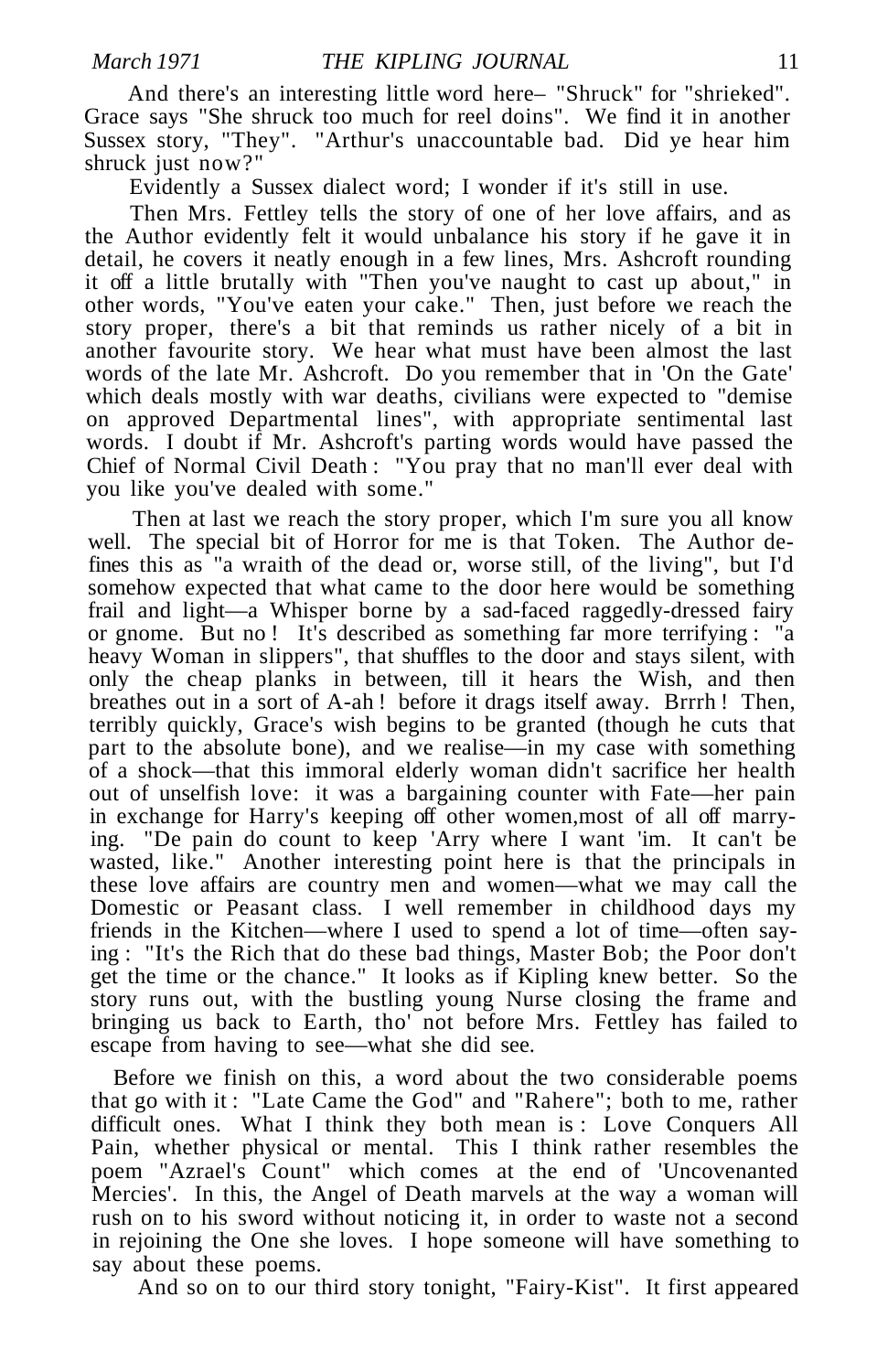in two American magazines in 1927, not seen over here till February 1928, and not put in a book till 1932. "1 wish 1 could do a decent detective story," I said, "I never get further than the Corpse." That remark comes after nearly two pages, and if the author'd been an unknown instead of a celebrity, I venture to think that a lot of Magazine Editors would have rejected it. It's again a Frame and Picture story, the picture being the death of Ellen Marsh, and all that went with it, and the frame around it the dinner at Lemming's house. I humbly suggest that if the wish to do a decent detective story had been the opening sentence, the reader's attention would have been caught and held quicker than it is by the rambling account of Lesser Lights, ducklings, Portugal onions etc. A little of that could easily have been inserted as the story went on.

This is, I think, Kipling's one and only mention of trying to write a detective story, and it's interesting that another famous story-teller, Somerset Maugham, also—as far as I know—produced only one. This was his story 'Footprints in the Jungle' which, in my humble opinion, is a far better story than this, though I thought it was sadly botched when turned into a TV play a short while ago. 'Fairy-Kist' also has something in common with another well-known story that I'll mention later. The expression "Fairy-Kist" is not in the Concise Oxford Dictionary, but it has been described as "a dialect word, meaning bewitched, or 'touched' by the fairies". The story has not been noticed very much by modern critics, except Miss Tompkins, who refers to it several times in her book *The Art of Rudyard Kipling.* "It is a most complicated effort", she says, "in which the density of inwoven patterns baffles the eye."

I once read, somewhere, that Kipling started it as a murder story, but when he reached Wollin he became so fascinated with Wollin's state of mind that he allowed the examination of that to carry him off the path he'd started on. I don't believe that for a second; I'm sure he meant to study Wollin all along. To quote an opinion of Mr. Maitland's some years ago, he meant this to be a story of the examination of disease of the mind, not a detection of crime. Kipling tells us nothing of the story in his autobiography, but we do know that he used to put stories away for long periods, now and again re-reading them with close attention, revising and of course, cutting them. We can be sure that any change of direction in this story was undertaken deliberately—but 1 don't believe there was any such change.

The astounding behaviour of the Village Constable and the Doctor reinforces my conviction that the intention all along was the study of Wollin. Let's think about what would have happened if Keede and the Constable had acted correctly: if Nichols had reported at once to his superiors and Keede had disclosed at once his evidence about the motorbike. What would the result have been? I suggest that the body would, by superior orders, have been guarded till morning, then examined where it lay; Wollin would have been run to earth by noon, and would have tripped down his cellar steps with his little revolver—and pulled the trigger! Surely it's in order to keep Wollin alive that we have instead the incredible conduct of Policeman Nichols, aided and abetted by Keede—a character Kipling obviously respected, since he used him in several other stories. We know what they did: they moved the body before it could possibly have been properly examined (the night was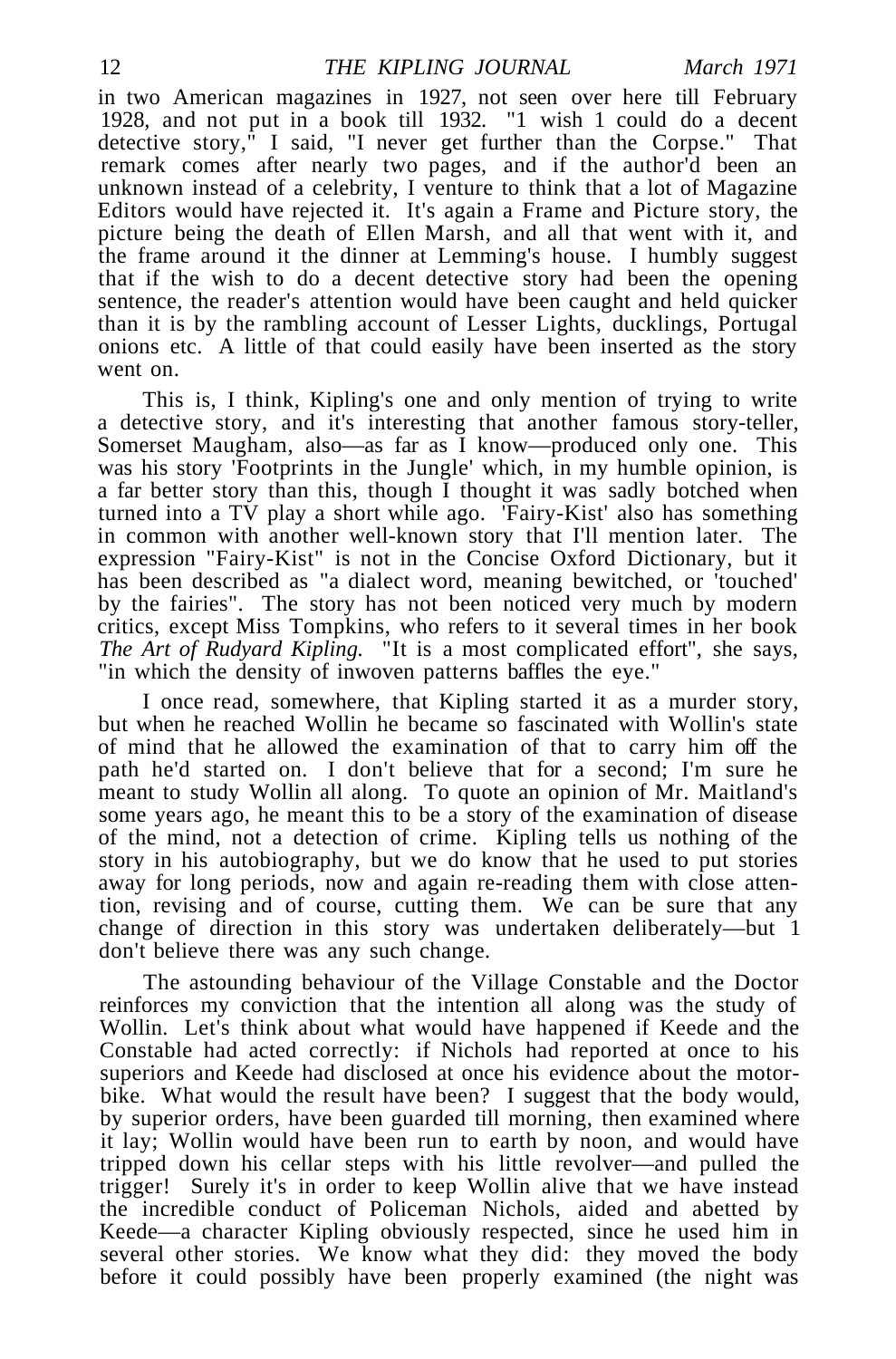dark and wet). Then the Village Constable carries out a procedure that even Maigret might have shied at doing without leave from higher up; he suddenly pushes Jimmy Tigner in front of the body, and then has the cheek to say it's what the French call a 'confrontation', as if a country bumpkin of a Bobby had ever heard of such a thing. And if that wasn't enough we have Keede—the respectable and responsible Keede—deliberately withholding evidence at the Inquest—evidence that would certainly have exonerated Jimmy, even if it meant the end of Master Wollin. Anyhow, with the aid of his Police friend at Sydenham, Keede gets on to Wollin who, from his description, might have been pretty formidable if he hadn't been so frightened. In connection with him we several times meet the word 'carneying'. Again, not in my dictionary, but I'd assumed it meant querulous or complaining; but certain experts who've worked on this story have decided that it means 'furry-mouthed' or 'sucking up'. It's described as a most unusual word; quite obsolete, but it might have remained in current colloquial use in Sussex.

Then, through carelessness on the part of Lemming in giving him his private address, Wollin realises that his visitors were from Channet's Ash. That, let alone a visit from the Police, is enough to send the poor devil to the coal cellar, to wait in terror for Zero Hour. Well, we know how the truth came out, and Wollin at least knew he was clear of suspicion—though not freed from his private horror, and here we come to the feature that I think 'Fairy-Kist' has in common with another wellknown story, in fact a novel. Wollin, we're told, was on 'the break of life', a striking description that's rather hard to define, though it presumably means at an extreme crisis, where his reason might go one way or the other. And what was likely to be driving him crackers? Why, the War, of course; wounds and gas and gangrene—or so you'd think. The story this reminds me of is *Mine Own Executioner,* by that splendid writer Nigel Balchin, who died the other day. The central figure in that story is Lucian, an ex Air Force Officer who has twice tried to murder his wife. He too must be on 'the break of life'. Why on Earth? Why should he suddenly go for an attractive woman of whom he's very fond? The War, of course! When the analyst at last gets out of him that under Japanese torture he'd given away all the military secrets he knew, well ! the whole thing's solved, isn't it? Another victim of the War . . . though the analyst is still uneasy that he hasn't dug deep enough. And indeed the War was not responsible here either. Though the Truth comes out too late, Lucian's mania dated back to twisted boyhood jealousy at seeing his father kiss his mother, and poor old Wollin's was caused by his distorted memory of a kind-hearted woman reading him a pretty little story about Flowers.

#### DISCUSSION

Although (as the speaker pointed out) these are not "Problem Stories", there are, as is usual with Kipling, enough obscurities and casual asides, each capable of bearing a variety of interpretations, or no interpretation at all, to keep the enthusiasts happily arguing for an evening. Thus, allowing that Conroy and Miss Henschil both have a sort of waking nightmare, due to pre-natal influence, and that they have previous warning, why do they invariably coincide? There is some suggestion that the two were born at exactly the same time, **but** there is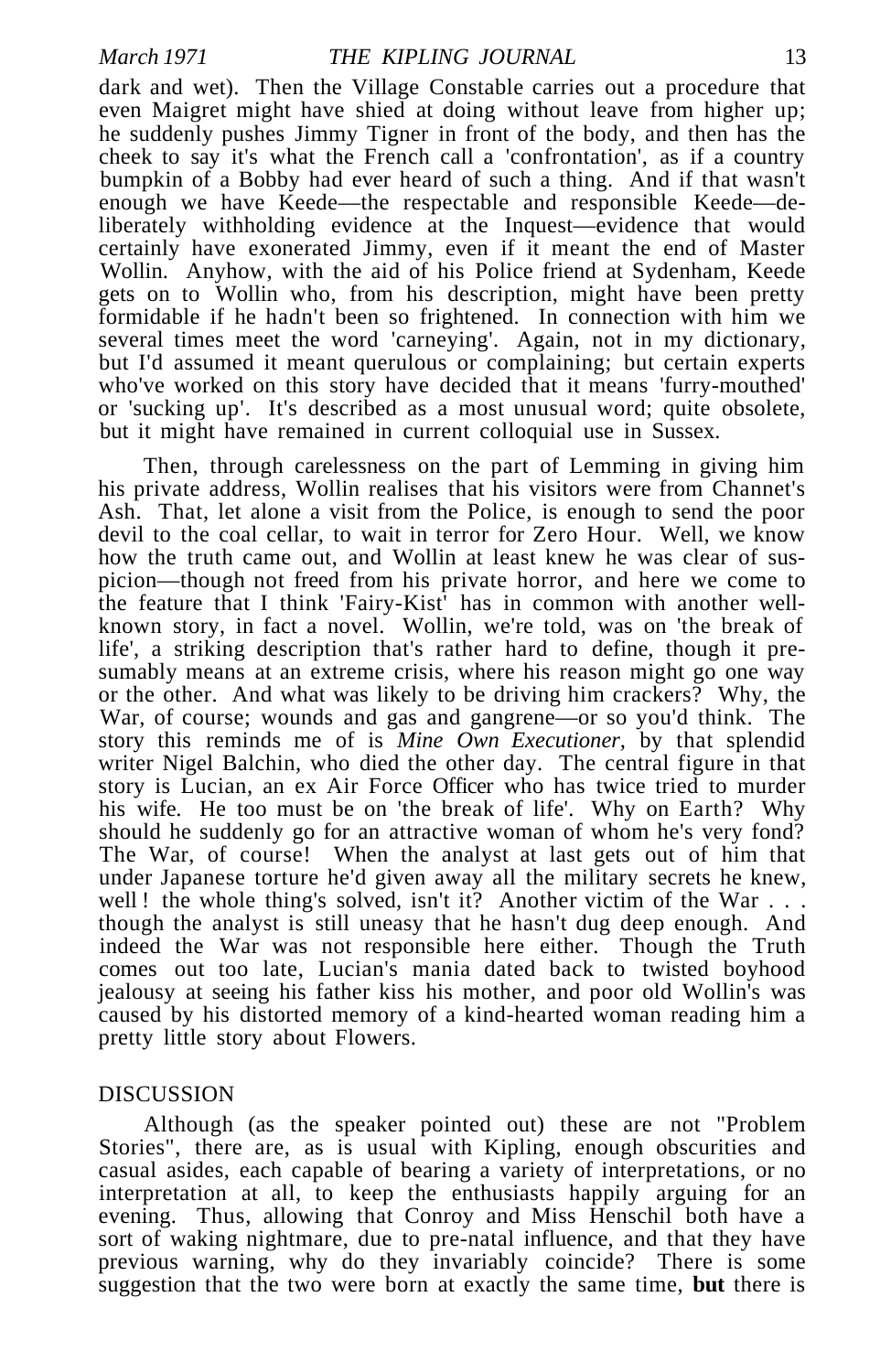no real solution. What is the meaning of the Nurse's final cryptic remark?

In the next story, where did Kipling get the idea of a "Wish House"? It was suggested that this is a Gipsy belief, but no-one was certain; what *exactly* was the Thing that shuffled up to the door? What do the accompanying poems mean? "Love Conquers All Pain"?, or is there another answer? Finally, does "The Break of Life" indicate an extreme crisis, a change of life in man, or what? Opinions varied on all of these points.

One member of the audience suggested that Kipling had a horror of psychic experience, stemming from his sister's breakdown (cf. "The Road to Endor"); no-one could be sure what the Wife of Bath had to do with the story; it was generally agreed that 'The Wish House' was superior, as a love story, to 'Love o' Women', being altogether moremature. T.L.A.D.

## **STALKY AND KIPLING**

#### **Part Two**

#### **by Hugh Brogan**

The USC trained sons of officers to follow their fathers' career: prepared them for the army, not technically (no military training) but intellectually and morally. Kipling later called it "a school ahead of its time"; in fact it seems to have been ideally suited to it. It is a Left-Wing myth that the great revival of the public schools in the nineteenth century was due to the needs of the Empire for men to rule it: snobbery, religion, and the plain needs of the middle class to educate their sons adequately had much to do with it; but the Empire did need officers and civilians, and some of the schools did exist to a large extent to satisfy that need. In the last story of the book Beetle, now grown up, names three of them—Cheltenham, Haileybury and Marlborough. But the USC had no other *raison d'etre;* and in the age of Imperial expansion that marked the last quarter of the nineteenth century (USC was founded in 1874) it is no wonder that it came into existence. Nor is it surprising that the mature Kipling, with his conviction that the British Empire was a great and permanent instrument of civilisation, should praise the school which served it, and try to show what could be learned there, and why it was valuable to that Empire.

So each of the tracts contains some didactic nugget. Even the first, *In Ambush,* makes it plain what is to be admired. The boys, it will be remembered, bamboozle Mr. King and Mr. Prout into supposing them to be trespassers and drunkards, well knowing that when the truth comes out they can not only clear their names but make the two masters look ridiculous. During their interview with King (at which they prepare to launch their thunderbolt) the following passage occurs:

"The temporary check brought King's temper to the boiling point. They could hear his foot on the floor while Prout prepared his lumbering inquiries. They had settled into their stride now. Their eyes ceased to sparkle; their faces were blank; their hands hung beside them without a twitch. *They were learning, at the expense of a fellow-countryman, the lesson of their race which is to put away all emotion and entrap the alien at the proper time."* (p. 26; my underlining).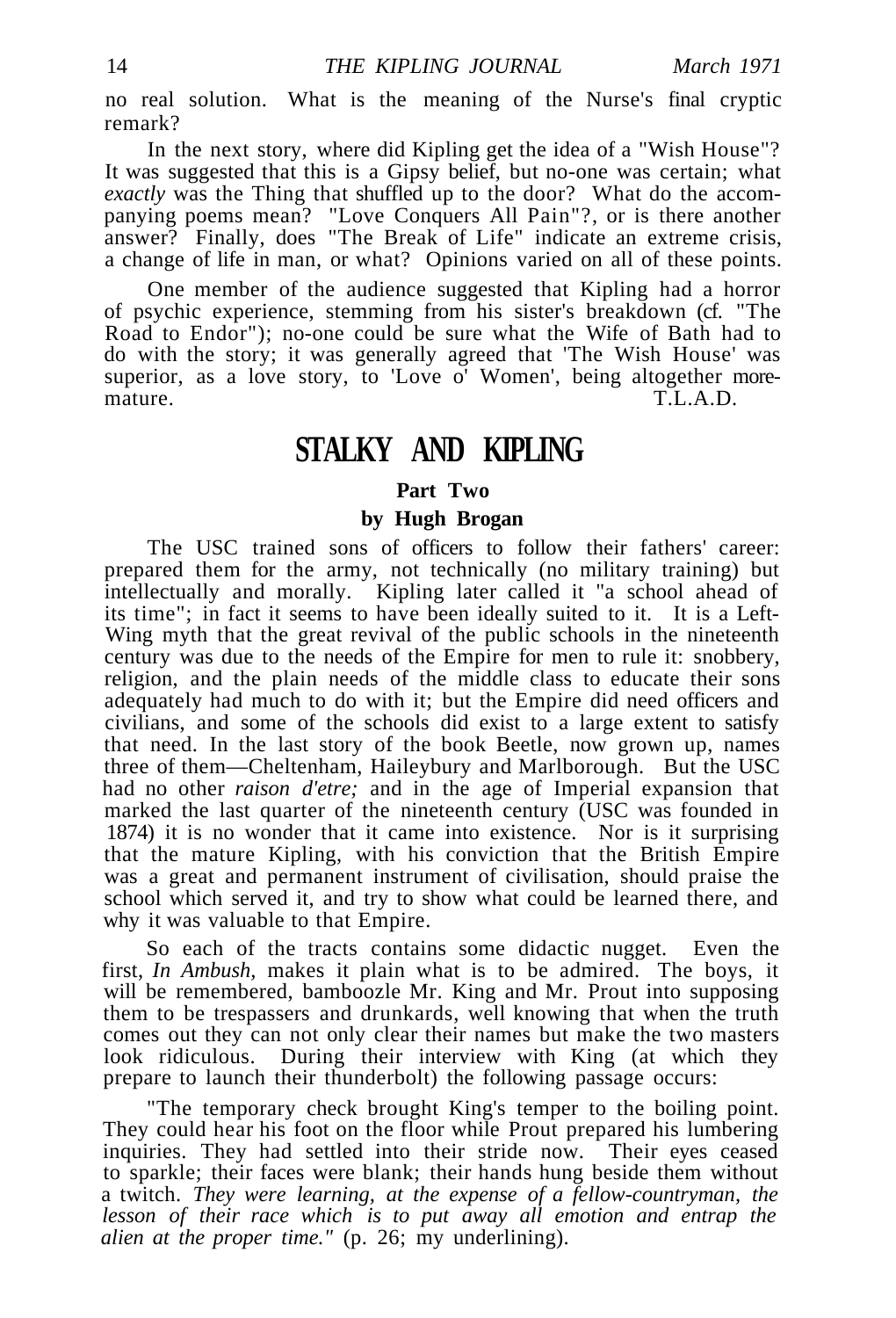But this does not sum up the lesson Kipling is instilling in this tract. He holds up the intelligence, enterprise, and, above all, the unpredictability of Stalky (and of the Headmaster) for admiration. "I've been had. I've been ambuscaded" says the school sergeant, who shares King's downfall. "Horse, foot, an' guns, I've been had . . ." Quite so; and that is just what an enemy of England should be after being exposed to the wiles of an English subaltern. Surprise; superior intelligence (in the military sense); reconnaissance; camouflage; all these military principles can be elicited without difficulty from the story; Clausewitz would have approved. And so the book goes on, from story to story. Indeed, the second tale and the last bear the same name—*Slaves of the Lamp;* the latter shows how Stalky uses the same tactics that worked against King to confound some Pathans. It is all very neat and instructive, and unfortunately seems to have had no effect. Kipling's contemporaries were subalterns in the 'eighties, majors in the 'nineties, colonels in the Boer War and general officers in 1914. I need not remind you how boneheaded, and above all how incapable of surprise, they were to show themselves during these epochs. *Stalky* failed of its effect, as did all other attempts to shew the cavalry mind its inadequacies.<sup>(1)</sup>

But there was more to the Empire than military tactics, and the main stress of *Stalky* is moral. Even the "tactical" stories, like *Slaves of the Lamp,* are meant to illustrate the dependence of tactics on character. And the Empire, of course, is something sacred. Kipling deals with all this; and in the latter detail, I am afraid, overdoes it: for a moment he becomes an overt preacher, like Hughes or Farrar.

The story in question is *The Flag of their Country.* It is quite simple. A volunteer cadet corps is formed at the school, which the boys use as a means of anticipating the drill requirements of Sandhurst and Woolwich. Hearing of the enterprise a Tory MP of small sense Hearing of the enterprise a Tory MP of small sense and jingo persuasion comes to address the boys; paints a purple picture of the beauties of patriotism and the glories of the Flag (a specimen of which he waves at the assembled school); is only saved from public humiliation by the tact of the Head; and causes the collapse of the cadet corps by presenting the Flag for the boys to march behind. neat tale enough, the moral of which is clear—don't preach at boys, don't think you know all about them when you don't, above all don't vulgarise their ideals. Unfortunately there is another moral too. Kipling dislikes the man who clumsily and stupidly rants about the things that he (Kipling) holds dear; but he is also concerned to persuade his readers to share those ideals—he is, in fact, concerned to achieve what, in his tale, the MP, Raymond Martin, Stalky's Jelly-bellied Flag-flapper, attempts. Here is how he sets about it (he is describing Martin's speech to the assembled school):

"Now the reserve of a boy is tenfold deeper than the reserve of a maid, she being made for one end only by blind Nature, but man for several. With a large and healthy hand, [Martin] tore down these veils, and trampled them under the well-intentioned feet of eloquence, in a raucous voice he cried aloud little matters, like the hope of Honour and the dream of Glory, that boys do not discuss even with their most

(1) It would, of course, be amusing to find out how many of the junior officers who suffered under French and Haig and cursed their names had read and admired *Stalky* in their boyhood.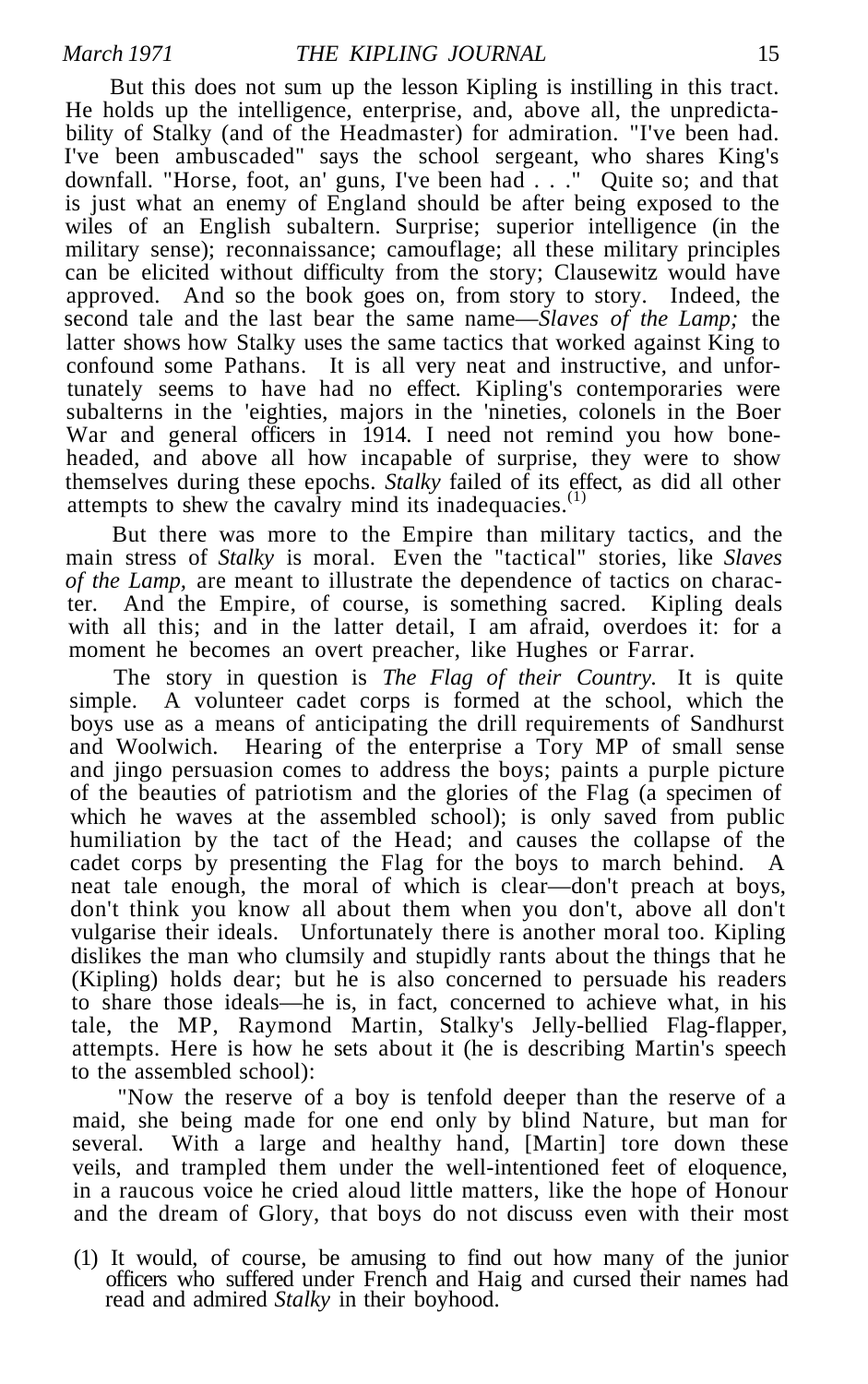intimate equals; cheerfully assuming that, till he spoke, they had never considered these possibilities. He pointed them to shining goals, with fingers which smudged out all radiance on all horizons. He profaned the most secret places of their souls with outcries and gesticulations. He bade them consider the deeds of their ancestors in such a fashion that they were flushed to their tingling ears. Some of them—the rending voice cut a frozen stillness—might have had relatives who perished in defence of their country. [They thought, not a few of them, of an old sword in a passage, or above a breakfast-room table, seen and fingered stealth since they could walk.] He adjured them to emulate those illustrious examples; and they looked all ways in their extreme discomfort." (p. 212).

All will agree, I take it, that this passage is rather awful, like Mr. Raymond Martin himself. It is not so much, is it, that patriotism, however deeply felt still, is no longer quite what it was—that after the wars of the twentieth century love of country, at least in England, no longer seems something best expressed by killing, or even by dying.

> "If in some smothering dreams you too could pace Behind the wagon that we flung him in, And watch the white eyes writhing in his face, His hanging face, like a devil's sick of sin; If you could hear, at every jolt, the blood Come gargling from the froth-corrupted lungs, Obscene as cancer, bitter as the cud Of vile, incurable sores on innocent tongues— My friend, you would not tell with such high zest To children ardent for some desperate glory, The old Lie: Dulce et decorum est Pro patria mori.

No; Kipling's attitude requires criticism, and Wilfred Owen is the man with the right to utter it; but what one really winces at are his words. Other dead creeds have been expressed less offensively. The marvellous verbal tact which governs the rest of the book has deserted the author, and Kipling the Preacher, whose hectoring spoils so much of his other work, rises here to spoil *Stalky.* Mr. Martin is his own demon, whom he can't quite exorcise. The result is that *The Flag of Their Country,* alone among the Stalky stories, is distasteful to read today, and remains nothing but a tract. Perhaps I should add that I don't think much of *Slaves of the Lamp*—II either, but on different grounds).

But if my suggestion is right, that the other stories *do* transcend their nature as tracts, and that therein their greatest merit lies, one has to face a most interesting question. I have said enough, I hope, to show that Kipling like all other Victorian school-storyists, was firmly and evidently didactic. He set out to write tracts, and one must agree that, in a sense, he succeeded. But also, as he remarks, "for reasons honestly beyond my control," the tracts turned into something else. It is high time to enquire what.

The answer is, unquestionably, Literature.

The fact is that it was all very well for Kipling to set out to write propaganda for his old school; he hadn't a hope of confining himself to the task once a fictitious element was allowed to intrude. A master storyteller at the height of his powers, the problem inevitably presented itself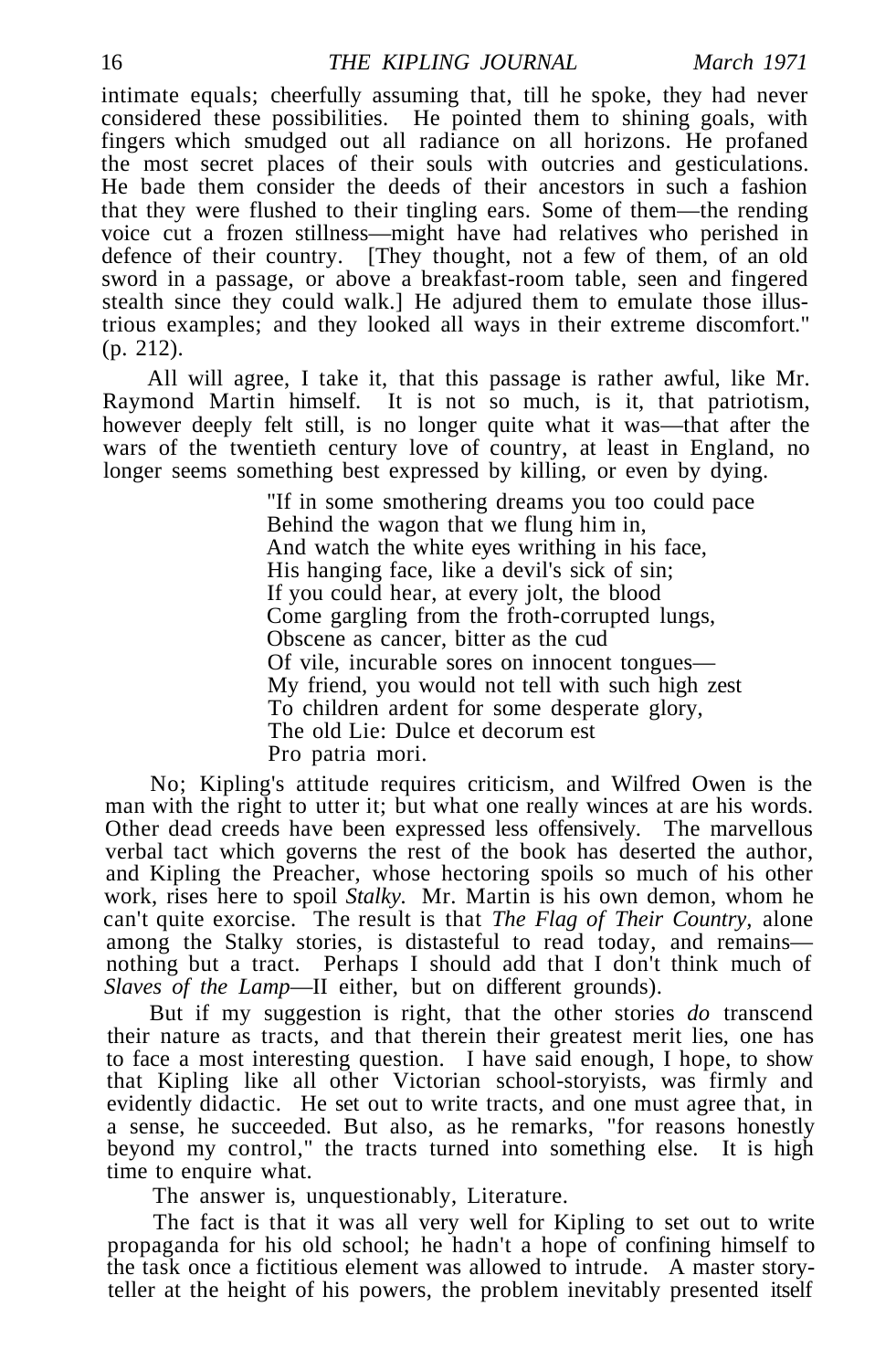to him as, I imagine, the problem of ghost-stories did, at one level, present itself to Henry James : how could a cheap *genre* be redeemed for Art? One thing was certain: redemption was incompatible with propaganda, as *The Flag of Their Country* was to prove. Another thing is clear: it is not as propaganda that the tales survive today.

We must see Kipling, then, struggling to plan his book in response to two necessities: the necessity to persuade, and the (much more important) necessity to create a work of art. Struggle? The remarkable thing is how easily the victory looks. It was probably more difficult than it seems: Kipling was a fluent but careful writer. Yet in the result the strain only shows in two places.

We can see some of his reasoning. He dropped one story, which told how Stalky got his nickname, probably because the moral was too overt, the plot too unsubtle for his major purposes (it was later printed in *Land and Sea Tales for Scouts and Guides,* and is not at all bad). The three tales, *The Flag of Their Country, The Last Term,* and *Slaves of the Lamp Part II* arranged themselves—the first was supposed to be the spiritual climax of the work, the last term had to be described, to round off the book and to show the boys acquiring new perspective on their schooldays as they ended—Beetle particularly discovering that the Head had been training him up for a journalist's job in India—"1 never knew—I never knew"; Slaves II illustrates school-training's aftereffects—shows it being used, because useful indeed, essential, in the great world. Then, the tale, *A Little Prep,* comes immediately before *The Flag of Their Country,* and serves several purposes—it introduces the theme of military duty in India, never thereafter absent; it sets a standard of real heroism stirring real emotion in the boys, in the person of young Lieutenant Crandall, to provide an effective contrast to the cheap effects aimed at by the cheap rhetoric of Raymond Martin; it completes the apotheosis of the Head, who is shown to be wiser, more resolute, braver and bigger than even the most glamorous subaltern as befits the chief of a school before its time, recommended by Rudyard Kipling as a model to the world.

The earlier half of the book, seen in the light of the later, is a prologue. The first four stories set the scene, establish the personalities of the boys and masters alike, and their relationships, and entertain the reader abundantly: Kipling thereby ensuring that when he turns serious, in *The Moral Reformers,* he will carry his audience with him. *The Moral Reformers,* coming fifth, in fact is the turning-point of the book. In it, you may remember, Stalky & Co., egged on by the chaplain, turn the tables on a pair of older boys who have been bullying a much younger one. The biters, having been thoroughly bit, become transformed characters. And one's reaction to the book as a whole is likely to correspond to one's reaction to this part of it. For one thing, here, if anywhere, the accusations of brutality, which Kipling tells us were brought against him when *Stalky* first appeared, must be sustained. There are several pages evoking a torture-scene, and it is Stalky, Beetle and M'Turk who do the torturing. The atmosphere is very well conveyed. But except for cock-fighting and a sort of Chinese watertorture of repeated questions ("What did you bully Clewer for?") we are not given any details, save the kind that evoke, but do not depict, like the names of the punishments inflicted—Brush-drill, the Key, Corkscrews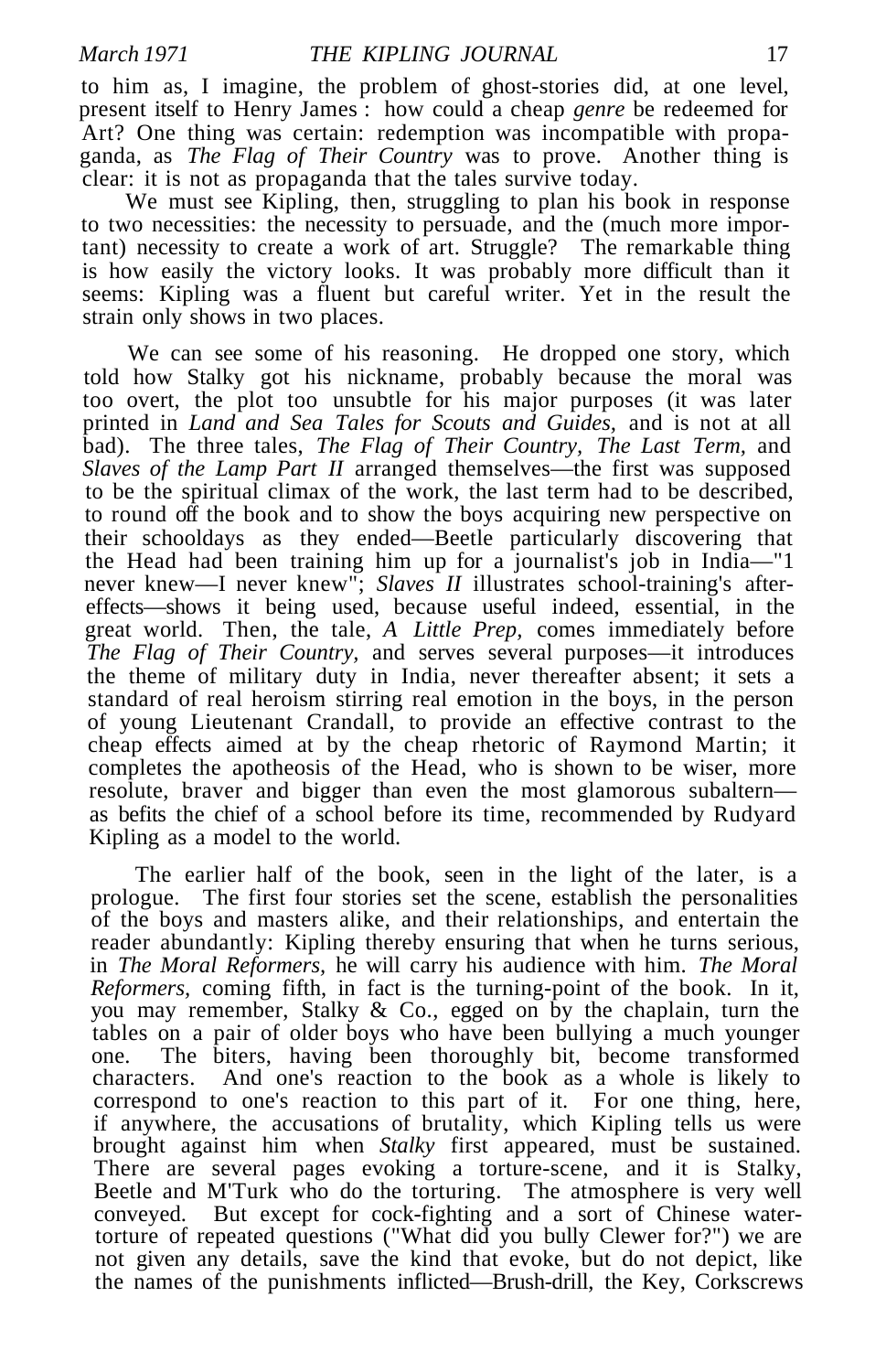and Rocking to Sleep (about the last we learn that it takes three boys and a boxing-glove). Kipling had suffered all these things himself (and successfully rebelled against them) and did not mean to instruct future generations in their evil. But he did mean to convey the nature of bullying, of being bullied, and of the bully himself, and succeeds, painfully but truthfully, in doing so. Is it worth doing? I think so. I hope that bullying in its extreme form is less common than it was in our schools; but bullying in some form or other is a commonplace of life, and anything which analyses it is instructive.

It has been suggested to me that there is half-repressed sadistical relish in the tale. I confess I don't see it. It has been further suggested to me that this is because I myself am lacking a sadistic streak. To such a charge I cheerfully plead guilty, though I realise I may thereby admit my incapacity for appreciating much modern writing. But as a question of intellectual method, I do not see how we can conduct a critical enquiry if it is held to be possible that readers' differing temperaments can legitimately cause them to disagree about texts as to which their reason would agree. Of course art produces emotional reactions: but it is our cultivated minds which must assess and assay these reactions. In the present case, I find nothing in the text which can be shown either to be a piece of sadistic self-indulgence on the part of the writer, or to be calculated, deliberately or not, to satisfy a similar emotion in the reader: though I can see how a sadistic reader might use *The Moral Reformers,* in defiance of the author, to get his kicks. But that really cannot be avoided, except by the expedient of not writing about bullying at all. And Kipling would have made himself ridiculous if he had left the subject undiscovered in a book about a nineteenth century boarding school. Properly, he set out to analyse adolescent cruelty, and did so brilliantly. The story might be subtitled, *How To Cope With Bullies.*

However, this does not, unfortunately, dispose of the matter. The fact is that *The Moral Reformers* is not a sadist's fantasy; it is a revenge fantasy. It is what the bullied would like to see happen, but occurs all too seldom. Stalky & Co. had right on their side, they avenged young Clewer—but they also avenged themselves for what they suffered as younger children. It is this,  $\check{I}$  think, that really gives the tale its appeal. We are all underdogs some of the time, and therefore our humiliated egos love to see top-dogs done down. But a critic must remark, sternly, that in life topdogs usually stay topsides; that a revenge fantasy may be fun, but that it may also be misleading; that revenge itself is a poisoned diet; and that therefore, as a tract, and probably as art too (since it professes to be realistic) *The Moral Reformers* must be reckoned a disturbing failure.

But is suggests a new light on *Stalky.* For *The Moral Reformers* is not the only tale of its kind in the book. On the contrary, the first four tales are all also revenge stories: in each the boys take on a master, or masters (respectively, King and Prout, King, King, and Prout again) and the worst enemy. Kipling here, of course, is playing on the old tradition of school stories, that old boys and masters are natural enemies. (This tradition derives, I think, from the profound psychological gulf between middle age and adolescence—which I don't propose to enlarge on here). But he exploits it with a gusto that is all his own, and which carries his readers with him. Who among us would not rejoice to hear our school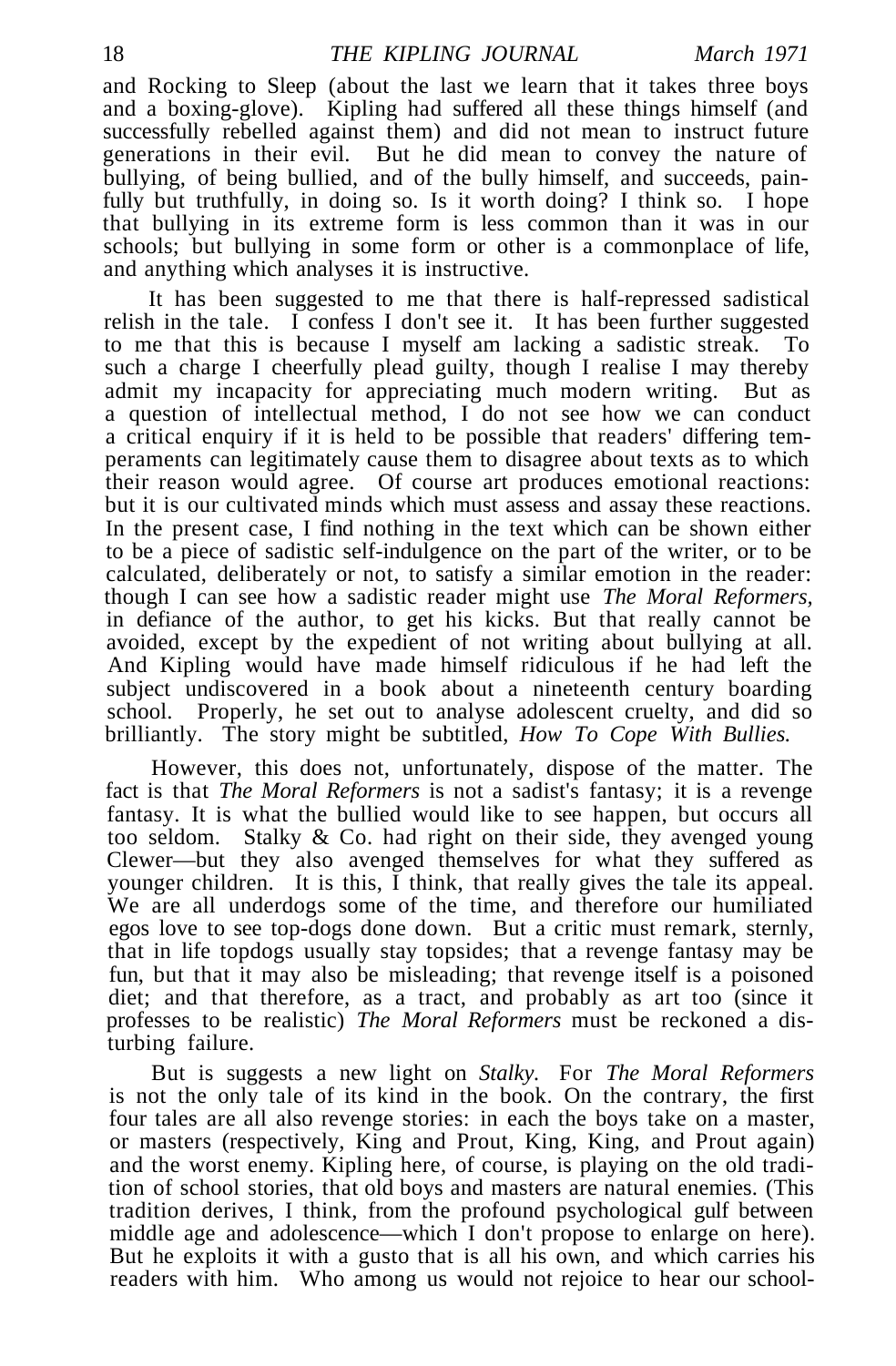master addressed thus, and to know that we had brought it about that he be so addressed?

'I stand *in loco parent is.'* Prout's deep voice was added to the discussion. They could hear him pant.

'F'what?' Colonel Dabney was growing more and more Irish.

'I'm responsible for the boys under my charge.'

'Ye are, are ye? Then all I can say is that ye set them a very bad example—a dam' bad example, if I may say so. I do not own your boys. I've not seen your boys, an' I tell you that if there was a boy grinnin' in every bush in the place still ye've no shadow of a right here, comin' up from the combe that way, an' frightenin' everything in it. Don't attempt to deny it. Ye did. Ye should have come to the Lodge an' seen me like Christians, instead of chasin' your dam' boys through the length and breadth of my covers. *In loco parentis* are ye? Well, I've not forgotten my Latin either, and I'll say to you : *'Quis custodiet ipsos custodes.'* If the masters trespass, how can we blame the boys?' (pp. 23-24).

Kipling spares no pains to make poor Prout and King ridiculous. He does not make the mistake of *The Moral Reformers*—the tales may be instructive, but they are also farcical, and only a very dense reader would mistake them for attempts at realism. Most of us, sustained by common sense, know it is illusion, and therefore rejoice in the absurdities all the more (some people, of course, don't like farce). The traps into which King and Prout fall are so ingenious, on such a scale, and so funny that the reader is wholly captivated, and (Kipling hopes) made ready for the more serious tone of what follows.

But it does not turn out quite like that. The mood of farce, once established, is hard to break; and Kipling has worked hard to establish it, exploiting, in the very first tale, such stock figures of fun as the peppery colonel and the pedant with ginger whiskers. And the jokes continue, sporadically, to the end—one of the best is in *The Last Term,* where Beetle sabotages an examination paper, as many must often have wished to do. Secondly, Kipling's own hand betrays him. He loves the "unforgotten, innocent enormities" of his three young rebels; he is entirely on their side in their cunning, their dislike of games, of work, of house spirit, of school spirit; in their irreverence, their scruffiness (Beetle) insolence (M'Turk) and calculated subversiveness (Stalky). He cannot help it. Partly they are himself and friends when young; partly his own beautiful creations. He loves them, is conquered by them, and presently, for all his genius and toil and earnest good intentions, this proponent of order and the Tribe becomes the prophet of Anarchy.

For, in the last analysis, that is the appeal of *Stalky & Co.,* is it not? Kipling has anticipated Frank Richards: his boys, like Billy Bunter, are deplorable to all right-thinking minds; but they appeal to the wrongthinker in all of us, and in Kipling; and this explains their continuing success. The author has given himself hopelessly away. By comparison all other writers of school-stories are prigs—even Frank Richards professed to prefer clean, manly boys. Kipling (it is the Bohemian in him) does not. He writes for that realm of the imagination which is always waiting for a Lord of Misrule. His cousin Florence Macdonald was allowed to sit in the room while he wrote *Stalky & Co.* From time to time he would break off, roar with laughter, read out the passage he had just written so that she laughed too, and then, "Come on, Florence,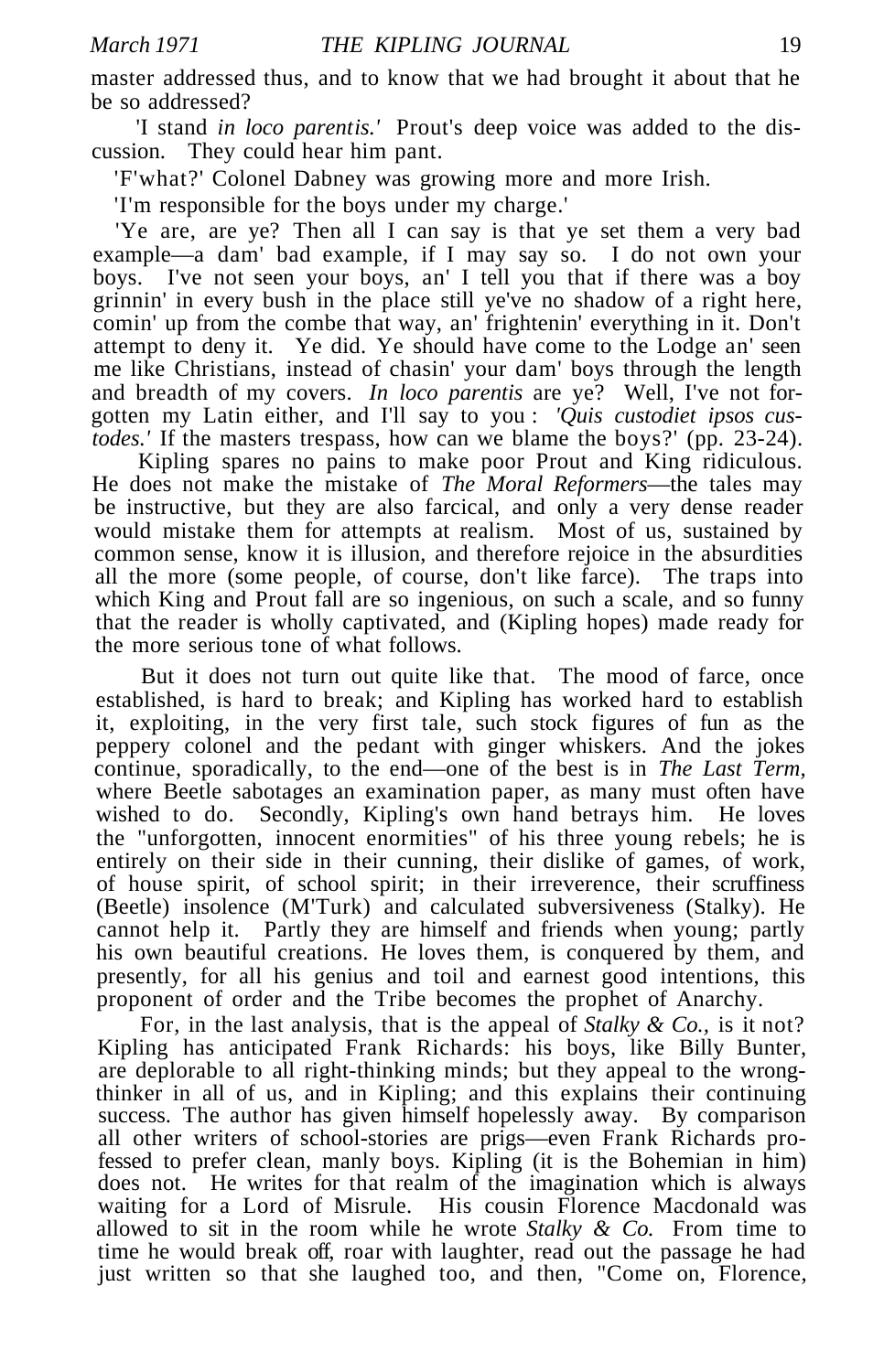what shall we make them do now?" This is scarcely the attitude of the usual writer of tracts.

As we have seen, he erects a lofty rationalisation to justify his tastes; he dares to pretend that the Empire needs raffish rascals like Stalky, inky scribblers like Beetle, more than it does upright school prefects; but it's no good. "The crammer's boast, the squadron's pride" may get "shot like a rabbit in a ride"; but he'll breed like a rabbit too, and, sadly, the world as it is must be governed by rabbits, for rabbits not be predators like Stalky & Co. The rationalisation doesn't convince.

Yet, yet, yet. Rabbits *(tace* Sigmund Freud) have dreams of being foxes, eagles, or hounds. Beetle, it is true, settled down—married a domineering American, had three children, and became rich, world-famous, and respectable—a rabbit, in fact. Time subdues almost all things. Only Stalky continued unregenerate till the end, surviving in the army. God knows how, until after 1919, when his services were finally dispensed with, on the old grounds of insubordination. But Beetle at least remembered his predatory past, and wrote a book about it—a book in which we can, through laughter, leave our burrows to enter an amoral, irresponsible, dangerous and entrancing world. In it we can escape, like Kipling, in the sense in which I used the word earlier.

*Stalky* makes a mockery of its author's worst and his noblest moments alike. Many there be who will feel no need of it. and can take time to deplore its many failings by the standards of high art. But for those who like low art, it is very rewarding. Surely there is a place for it?

### **TWO PROBLEMS**

#### By E. N. Houlton

The points 1 raise have no doubt already been noted and discussed by many readers: but they have puzzled me for a long time.

#### (1) *Puck* and *Rewards and Fairies*

Sir Hugh and Sir Richard are about of the same age—say 18 or 19 in 1066, the time of the first two stories. They would, therefore, be 52 or 53 when they set out on "The Joyous Venture" in 1100—"on that same day Red William our King .. . died of a secret arrow." We see them both on page 75, tumbling aboard the Dane ship—Hugh flat on his back on the thwarts and Richard heels over head in mid-air. Hugh (looking naturally very cross) is correctly shown as a man in latish middle age, with bald forehead, hollow cheeks, and full beard and moustache.

If I may digress briefly: *Puck of Pook's Hill,* published by Macmillan and illustrated by the incomparable H. R. Millar, is one of the finest illustrated books in the world. I wish therefore to record my conviction that whoever "modernised" three of the prints, some years ago, by shortening Una's skirts and cutting her hair, will, without doubt, perish everlastingly. You might as well "modernise" the Mona Lisa. And —there is a Nemesis for such sacrilege and vandalism—they could have left her *hair* alone : the fashion has changed again, and little girls' hair today looks exactly like Una's, as Millar drew it in 1908. Meanwhile, the Millar plates (I wish I had the originals!) are spoilt. Truly, "Wisdom is justified of all her children."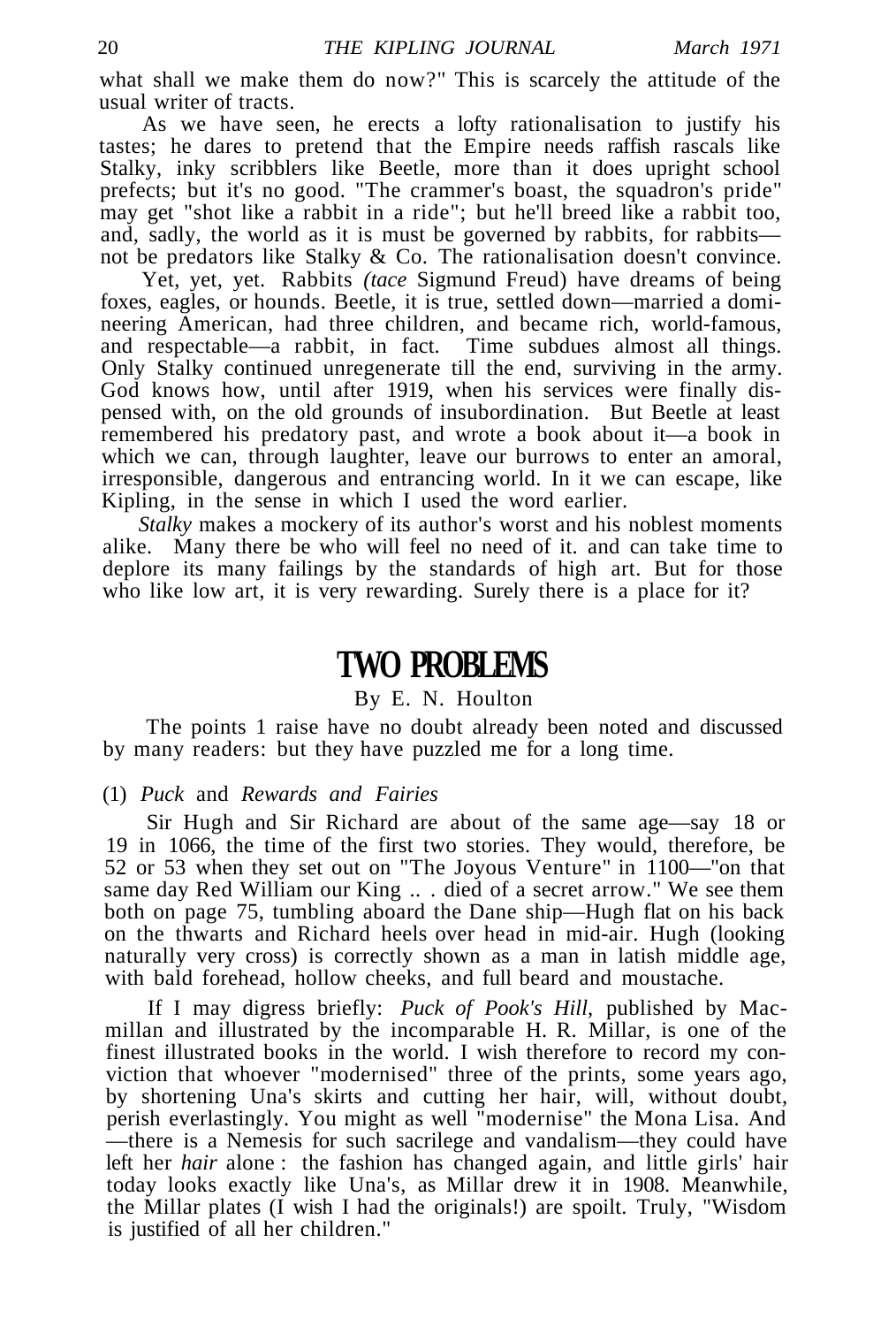To resume. Hugh and Richard re-appear, in 'The Tree of Justice' in *Rewards and Fairies.* Kipling was evidently not satisfied with the original illustrations of 1910, since they were replaced by some excellent drawings by Charles E. Brock—my copy is dated 1930. The events in 'The Tree of Justice' take place in 1106, "the summer of the year King Henry broke his brother Robert of Normandy at Tenchebrai fight."' So Hugh would by then be getting on for 60. But in the print facing page 326, he is shown with Rahere, who has "one arm round Hugh, and one round the old pilgrim of Netherfield" who is King Harold—and he (Hugh) has been remarkably rejuvenated since we last saw him in the Dane ship. He is a clean-shaven, strong-jawed young man of about 20.

How did this come about? With the greatest respect and diffidence, I suggest that perhaps Mr. Brock—a fine and sensitive artist—may have been misled by the youthful behaviour of the two knights in the story they spend days on foot, skipping about with the beaters at the King's hunt. In fact, the *last* story about them, "Old Men at Pevensey", is such a wonderful tale that it might have been better if Kipling had left them there: though I am glad he didn't!

#### (2) *"Regulus" (A Diversity of Creatures)*

In this "Stalky" story, the principal characters are "Paddy" VER-NON and "Pater" WINTON. WINTON is "long, heavy, tow-headed—in aspect like an earnest, elderly horse—rigid and angular—taciturn and three-cornered"; he has never made a joke in his life—King asks at one point, 'WINTON, in all our dealings, have I ever suspected you of a jest?' and Kipling says "a boy is not called 'Pater' by companions for his frivolity."

The story begins with a brilliant account of a Latin lesson with Mr. King, in which the boys take turns to construe a Horace ode. Beetle comes first, then WINTON, then VERNON. VERNON makes a mess of it and King gives him an imposition. Then King says, 'WINTON, go on once more'. There is a smell of chlorine from the Modern side next door, and VERNON, chuckling, underlines a phrase in his Horace, translated in a footnote, *"This* side will not always be patient", etc.—which pleases King so much that he remits VERNON'S imposition. VERNON in fact has made a good joke—"King's mouth twitched to hide a grin."

They go to the next lesson, where WINTON will behave so strangely that we must be prepared, as it were, for the shock. "It might have been the blind ferment of adolescence," Kipling writes: "—he might have sought popularity by way of clowning; or, as the Head asserted years later, *the only known jest of his serious life* might *have worked on him,* as a sober-sided man's one love colours all his *after days"*—anyway, "at the next lesson—WINTON fell suddenly from grace and let loose a live mouse in the form-room."

The first few dozen times I read the story, I took this to mean that WINTON had *already* committed his "only known jest", and that the unprecedented exercise had so "worked on him" as to "colour his after days"—he decided to do it again, hence the mouse. I still think this is the "natural" meaning. But the only "jest" already recorded is "this side will not always be patient"—and, being idle and inattentive, I "remembered", wrongly, that WINTON made it—but of course he didn't —VERNON did.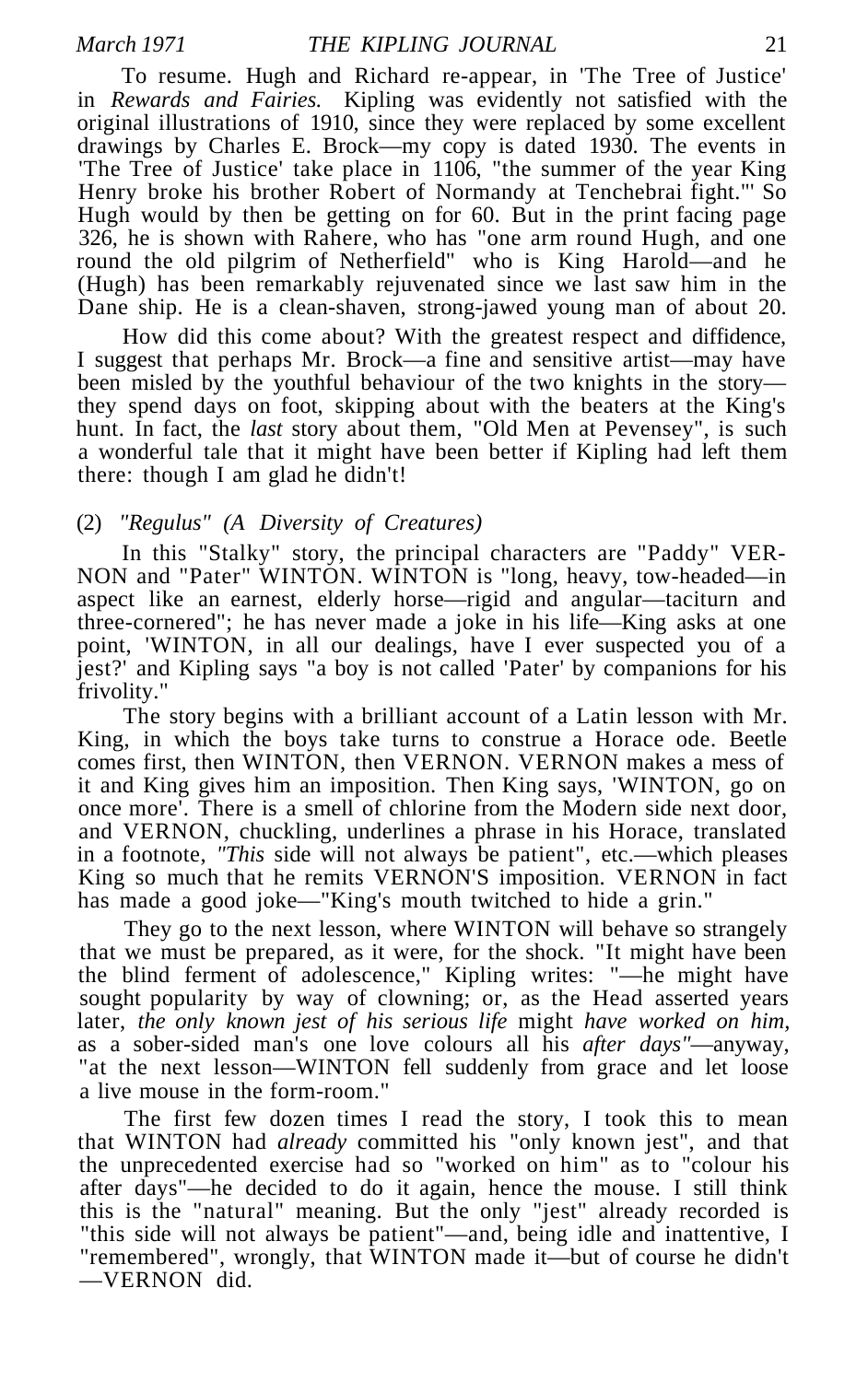In fact the boys' names are so much alike—Paddy VERNON and Pater WINTON—that the reader needs to be constantly on the alert to remember which is which. One is almost tempted to ask, did Kipling confuse them? but this is unthinkable. He never did anything inadvertently: why did he deliberately give his two main characters names which are so confusingly alike?

## **LETTER BAG**

#### **'AS EASY AS ABC'**

Herewith a little snippet, hinting at yet more of R.K.'s foresight. On the back page of *The Sunday Mirror* of May 3, 1970, in a report on student disturbances in the U.S.A., ". . . California police used a helicopter with a bright light to try to break up a mob of  $\ldots$  " etc.

I'm sure you know the passage in 'As Easy as A.B.C (1912) where (p. 12) the Board of Control's fleet of airships use just such a means to quell a rebellious crowd, and in America, too. *The Sunday Mirror,* was a bit simple in its reporting, and perhaps you have seen more detailed reference to the incident but the passage of 58 years has obviously been too little to evade the imaginative mind of Kipling.

I hope this may be of some interest to you and/or your members, and might instigate a watch on the American police to see when they realise the other weapon in the ABC armoury, the use of pitched sound! D. R. KIPLING.

#### **KIPLING AND THE WORKING CLASSES**

As promised I shall try to outline briefly the main stages in my interpretation of Kipling's attitude towards the working classes in the period 1889-1892.

1. Kipling first became aware of working class life in India through his contact with private soldiers and family life in army barracks. The principal private soldiers in his early tales are all given very specific English working class backgrounds, and a recurrent theme of the stories is the conflicting claims placed upon the individual by two different environments (i.e. working class life in England and barracks life in India). This is most clearly expressed in 'The Madness of Private Ortheris'. The final lines of this story show Kipling's bewilderment at Ortheris' yearning for the slums of London. Kipling's thoughts on this lead him to Thomas Atkins 'in general'—'But I could not come to any conclusion of any kind whatever.'

2. When Kipling arrived in England he himself suffered, like Ortheris, from the conflicting demands of two different environments. His immediate reaction was a dislike of London in general and of literary London in particular. But two aspects of London life he examined, and both fascinated him: the slums, and music halls. In *Something of Myself,* p. 81, he makes the point himself that he is particularly interested in getting to understand the 'English brother' of the private soldiers he knew in India (i.e. the other half of Ortheris). It was through his contact with the slums and the music hall that he achieved this understanding. 'Badalia Herodsfoot' was his immediate response—this is one aspect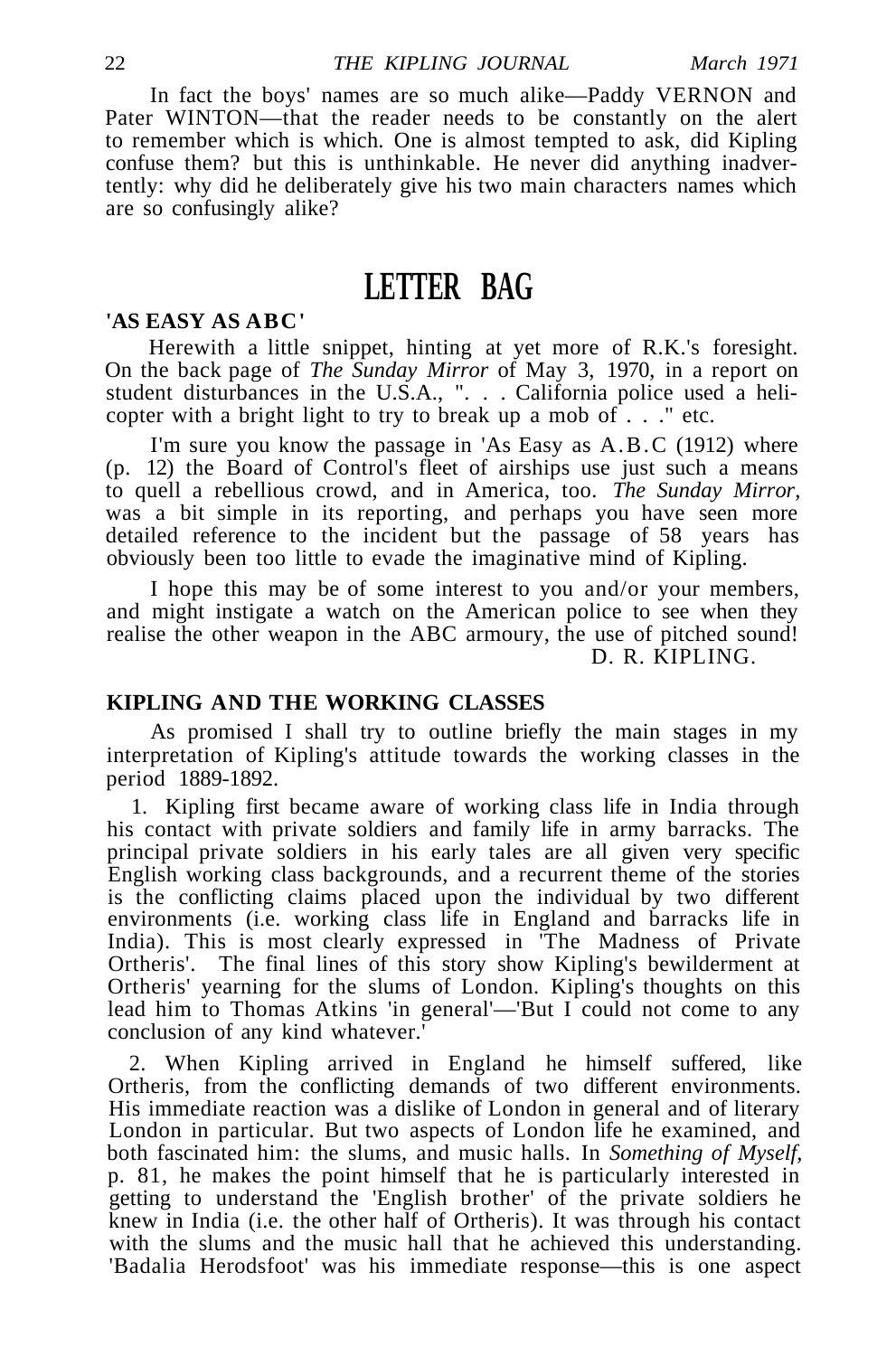of the private soldier's home life that (a) explains many of his attitudes and values that Kipling had already explored in his early soldier stories, though he himself, at this stage, did not understand them, and (b) Ortheris, inexplicably yearned for. But the music halls offered an alternative, and more attractive, view. Here was to be found the working class sense of vitality and humour he had always admired. These two facets of working class life needed to be balanced against each other.

3. The music hall is important, because when Kipling returned to England a new kind of Cockney artist was becoming popular, replacing the earlier stereotypes with a more realistic (though sentimental) portrayal of London working class life. *Something of Myself,* p.81, shows that Kipling was fully aware of this in the distinction he draws between the 'Lion and Mammoth Comiques' and the 'Bessies and Bellas'. Kipling had probably been fascinated by Music Hall for many years (i.e. from before he went to India) but when he arrived in London in 1889, he found a new form of vitality in the artists he saw, 'observed' is the word he uses, and this describes precisely the new Cockney songs.

4. *Barrack Room Ballads* is Kipling's final attempt to create an archetypal private soldier. It draws on both his Indian and his London experiences, and in this collection of ballads, he finally solves the problem that worried him about Ortheris. Tommy Atkins is shown in both military and civilian settings, and the qualities he represents are related both to the army and English working class life.

This is, I am afraid, a rather crude outline of my argument, but the best I can offer immediately. The kind of information  $\tilde{I}$  would like to have, or rather the topics I would like to know more about are:

1. Kipling's early experiences (i.e. pre-India) of the music hall.

2. Any information about his stay in London, especially, in my case, dealing with visits to the East End (the sketches in *Abaft the Funnel* give some tantalising hints on this) or any other connection with the London working classes or slums.

3. Any details about which music hall stars he saw or particularly admired. The most helpful thing I found on this was: James Benion Booth *The Days We Knew* (1943) esp. pp. 27-49, and there are other references in his various memoirs.

4. Any information about Kipling's friendship with Arthur Morrison, which almost certainly began about 1890, and, according to my information, lasted all their lives.

I don't think I have time now to go into the matter of 'Badalia Herodsfoot' but in my book I argue that this story was a major influence on other slum stories of the nineties, though it's more complex than this alone—the Tommy Atkins of BRB also has a great influence, as does Kipling's use of phonetics. Together with this book, *The Working Classes in Victorian Fiction,* I have edited an anthology *Working Class Stories of the 1890's,* which reprints 'Badalia' together with various other stories of slum life by Morrison, Nevinson and other writers of the time. There is a great deal about Kipling in both of these.

I am also just beginning work on a new project which will involve considerable further study of Kipling. Together **with** several other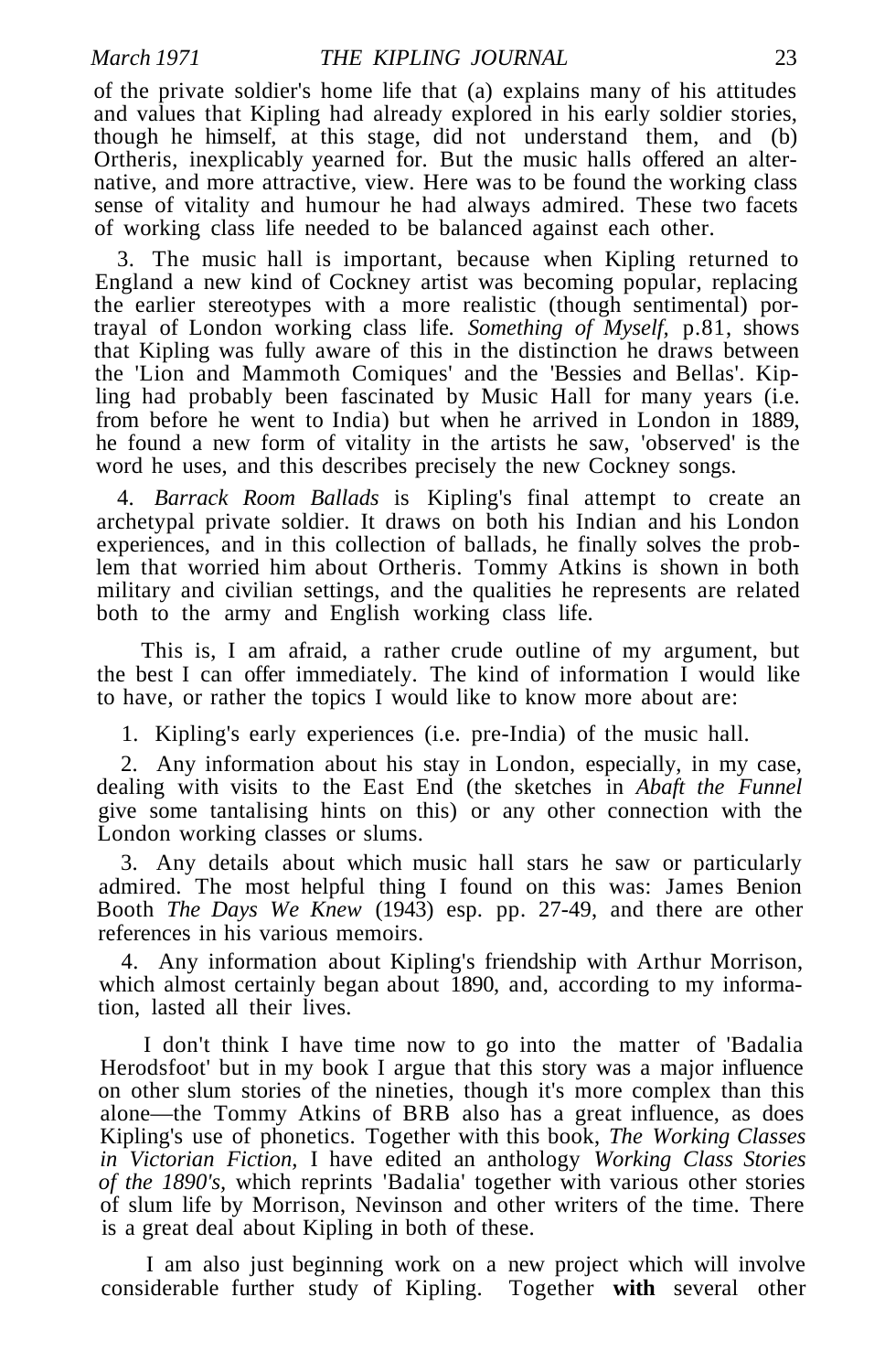writers I have been commissioned to write a social history of the English novel: my particular commission being two volumes on the period 1875- 1914, and Kipling, I hope, will feature strongly in this. But this, of course, is still some time in the future.

PETER KEATING.

#### **'JUST-SO' ILLUSTRATIONS**

It was the day after reading Elizabeth Coxon's letter on the 'Just-So' illustrations that I found a new volume, "The Beginning of the Armadillos", illustrated by Giulio Maestro, and I feel sure that other members will be as interested in this as I was. My initial apprehensions were dispelled when I found that the text is authentic R.K. The book is published by Macmillan at 21s. and is printed in America. The artist is a young American with obviously bright and cheerful ideas and while I admire the original, Kipling illustrations as much as anyone, I feel that this book will be perfectly acceptable even to the most traditional members of the Kipling Society.

My main criticism is that Stickly-prickly is more like a spiney Anteater than a hedgehog, and Slow-and-Solid's shell has a rather square outline reminiscent of a German army helmet. Painted Jaguar is delightful, a colourful chubby chap who is fair game to the wiles of the others.

#### J. CUNNINGHAM.

## **PUCK SONGS TO FOLK MUSIC – A REVIEW**

We had a delightful surprise last November, when the Argo Record Co. sent us, for review, a new stereo record comprising twelve poems from "Puck" (3) and "Rewards" (9) set to Folk Music arranged and partly composed by the singer, Peter Bellamy, who is described as "probably the most respected traditional folk singer under 30."

The poems chosen are by no means all "expected" ones. They include "Frankie's Trade", "Cold Iron", "The Looking-Glass" and "King Henry VII and the Shipwrights."

Only two or three have any chorus. The solo singing is entirely by Mr. Bellamy, and several songs are unaccompanied. His elocution is excellent, every word comes clearly through, and the whole programme is a remarkable effort on his part.

Accompaniments, where these do occur, are either fiddle, guitar or concertina, the last two being played by the singer. The most attractive is the concertina, which plays the best tune of all, to "Philadelphia", which ends the programme.

The remaining poems chosen are: "Poor Honest Men", "Sir Richard's Song", "Minepit Shaw", "Oak, Ash & Thorn", "Brookland Road", "'Our Fathers of Old", "A Three Part Song".

Particulars of the Disc are: Argo Stereophonic, 33 1/3, C Control, No. ZFB 11 (ZRG 3369/70). Title "Oak, Ash & Thorn". Artistes, Peter Bellamy  $& 4$  others. Price 29s. 11d.  $(1.49\%)$  from all record shops, but not direct from Argo.

The programme has the approval of Mrs. Bambridge, and it is most pleasing that the whole idea seems to have emanated from these gifted members of the younger generation.

MARGARET BAGWELL PUREFOY.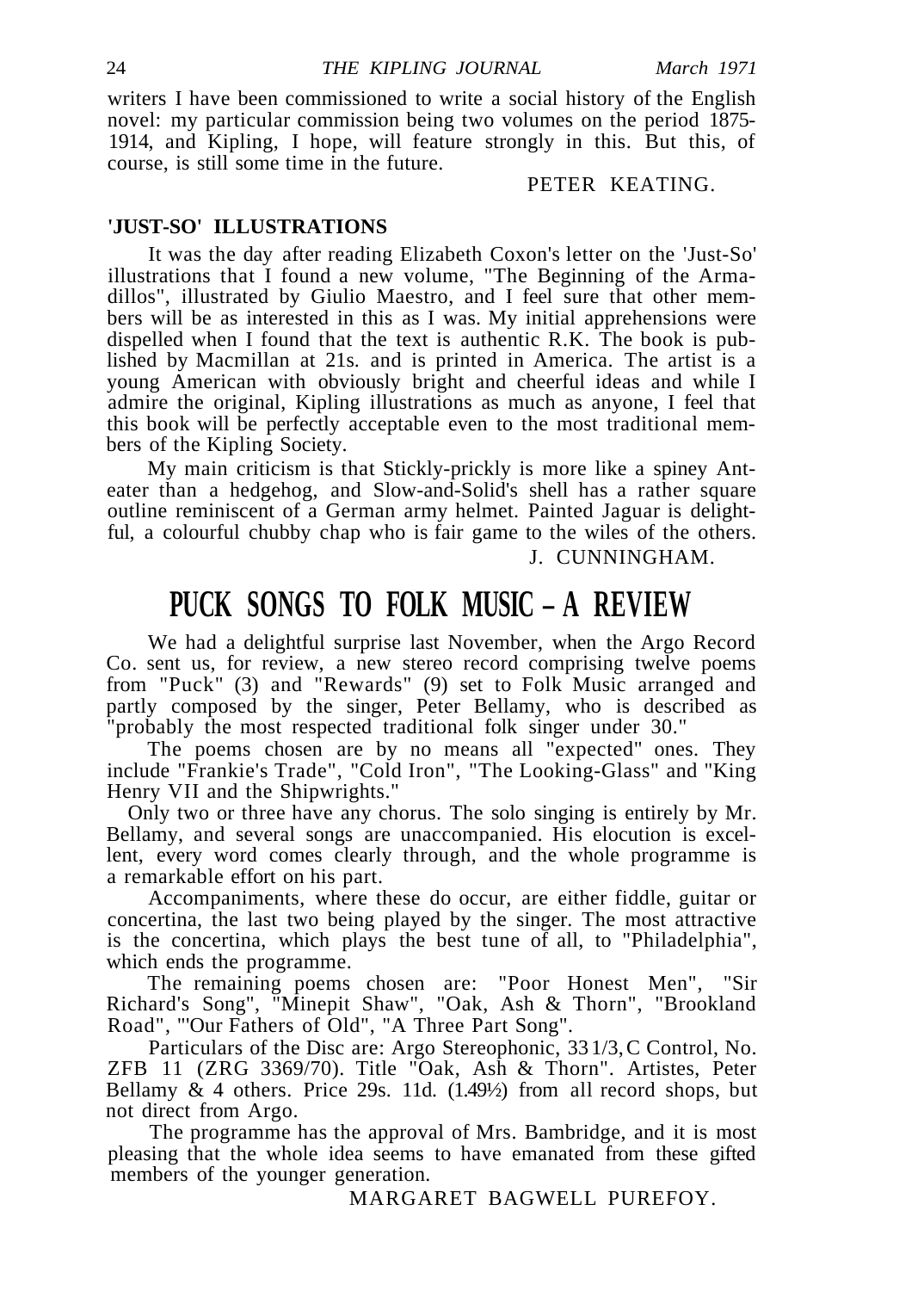# **KIPLING'S INDIA**

In association with the Kipling Society a special, quite unique tour to India and Pakistan, has been planned by Cooks to take place during October/ November 1971. It will visit the places Kipling lived in and wrote about, beginning with his birthplace in Bombay and ending on a high note of adventure with a visit to the Khyber Pass and Kabul.

The underlying idea of the tour is to bring Kipling and his works to life in situ, so it will be accompanied and commentated by an expert on the subject, ROGER LANCELYN GREEN, Editor of the Society's Journal and author of several books on Kipling, who with his wife recently toured India and visited many of the places on the present Itinerary.

No trouble has been spared in the planning and organisation of the tour to justify its description of unique: it has been timed, for example, to reach Agra (Taj Mahal) at the time of the full moon; garden and tea parties will be held in Bombay, Delhi, Lahore and Peshawar at which the Members will play hosts to local writers, poets and other personalities; a late night visit to a Game Reserve offers a chance to see Tiger, etc., etc. But although filled with good things (including, of course, all the normal sightseeing everywhere) sufficient time has been left free for rest, leisure, shopping, or other personal pursuits.

The tour will leave London by air on October 24 arriving back on November 13 and travel in India and Pakistan will be by air, car or coach as appropriate. Hotels used will be first c ass, all rooms having shower or bathroom. Cost, fully inclusive £462 per person in double or £479 in single rooms. For further information and descriptive leaflet please write at once to:

> **Mr. H. J. Grant, Manager, Special Promotions, Thos. Cook & Son Ltd., 45 Berkeley Street, London WI A IEB.**

N.B. *Membership of the tour will be limited to* 30 *persons. Members of the Society who may wish to participate but are unable to commit themselves immediately are nevertheless recommended to make a provisional registration which will carry no obligation without good notice.*